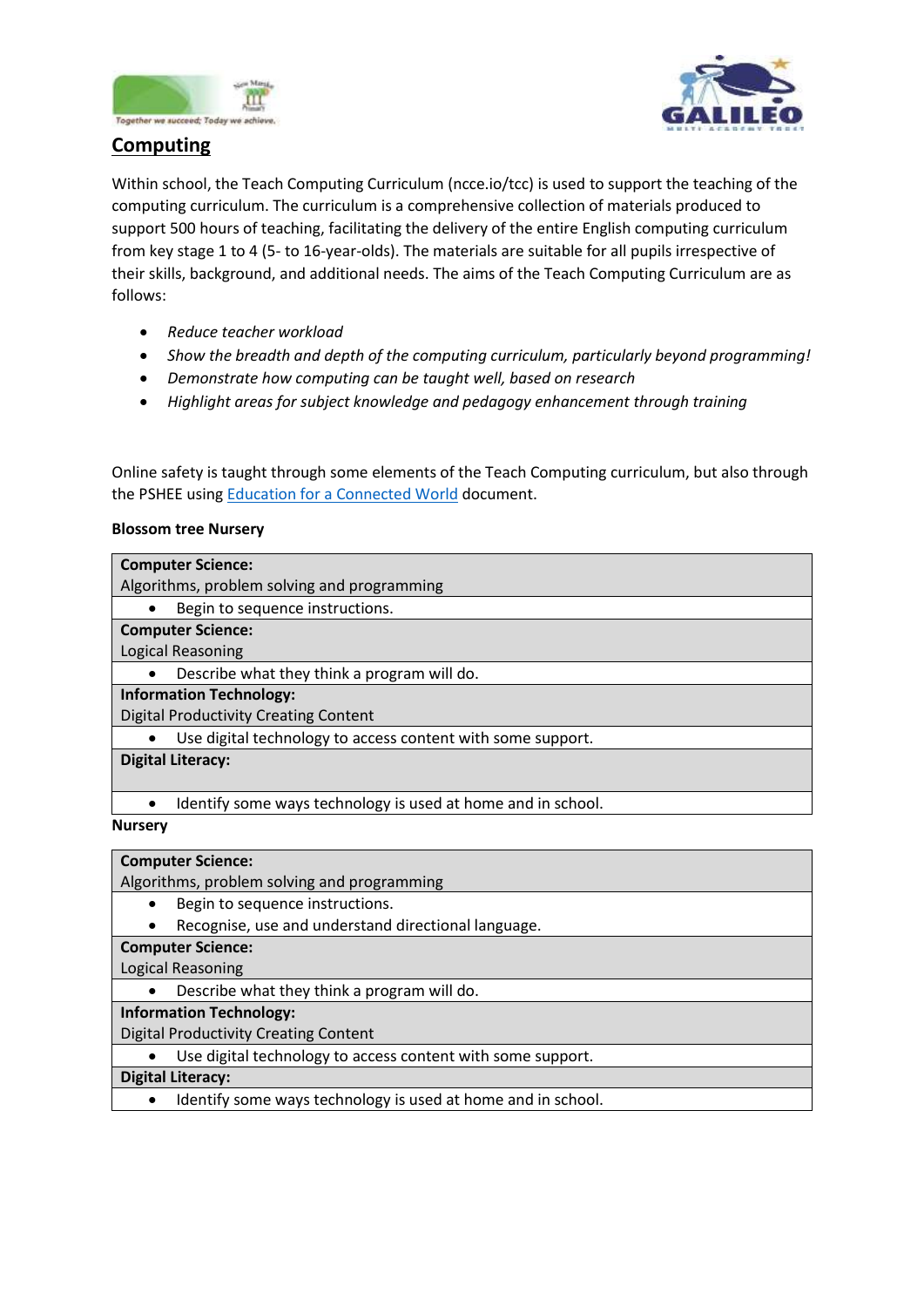



## **Reception**

### **Computer Science:**

Algorithms, problem solving and programming

- Identify algorithms used in everyday life
- Begin to sequence instructions.
- Recognise, use and understand directional language.
- Perform a simple program on the floor robot. Recognise that a string of instructions or commands placed together can create a simple program. Record the program used using symbols.

## **Computer Science:**

Logical Reasoning

Describe what they think a program will do.

### **Information Technology:**

Digital Productivity Creating Content

- Use digital technology to access content with some support.
- Create content using digital technology.
- Begin to use a mouse to navigate around a computer screen.

## **Digital Literacy:**

### **Self Image and Identify**

 I can recognise, online or offline, that anyone can say 'no' / 'please stop' / 'I'll tell' / 'I'll ask' to somebody who makes them feel sad, uncomfortable, embarrassed or upset.

### **Online Relationships**

- I can give examples of how I (might) use technology to communicate with people I know.
- I can recognise some ways in which the internet can be used to communicate.

### **Online Reputation**

• I can identify ways that I can put information on the internet.

### **Online Bullying**

- I can describe ways that some people can be unkind online.
- I can offer examples of how this can make others feel.

### **Managing online information**

- I can talk about how to use the internet as a way of finding information online.
- I can identify devices I could use to access information on the internet.

### **Health, Wellbeing and Lifestyle**

 I can identify rules that help keep us safe and healthy in and beyond the home when using technology.

### **Privacy and Security**

- I can identify some simple examples of my personal information (e.g. name, address, birthday, age, location).
- I can describe who would be trustworthy to share this information with; I can explain why they are trusted.

### **Copyright and Ownership**

- I know that work I create belongs to me.
- I can name my work so that others know it belongs to me.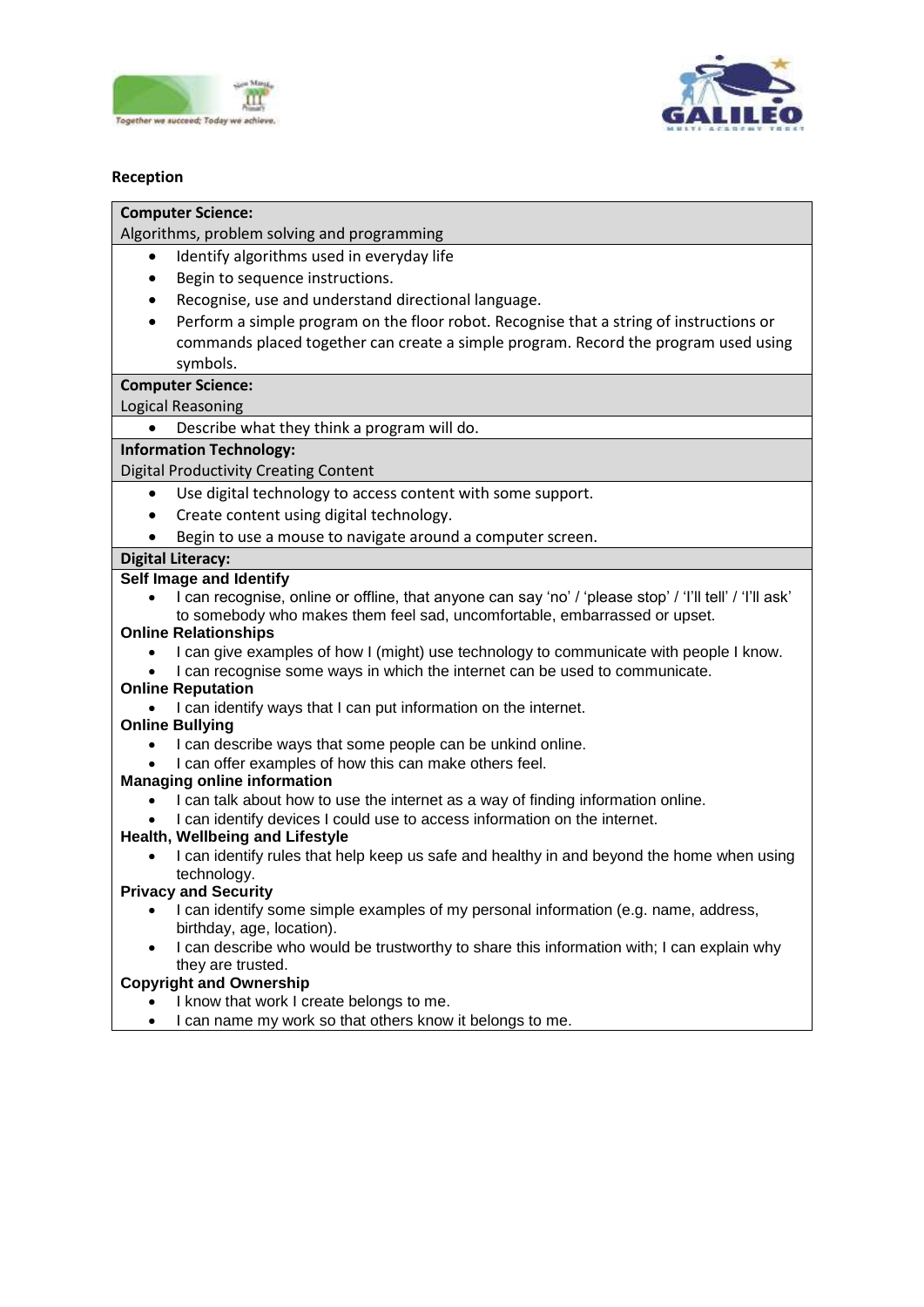



#### **Y1**

#### **Computer Systems and Networks: Technology around us**

- I can explain how these technology examples help us
- I can explain technology as something that helps us
- I can locate examples of technology in the classroom
- I can name the main parts of a computer
- I can switch on and log into a computer
- I can use a mouse to click and drag
- I can click and drag to make objects on a screen
- I can use a mouse to create a picture
- I can use a mouse to open a program
- I can save my work to a file
- I can say what a keyboard is for
- I can type my name on a computer
- I can delete letters
- I can open my work from a file
- I can use the arrow keys to move the cursor
- I can discuss how we benefit from these rules
- I can give examples of some of these rules
- I can identify rules to keep us safe and healthy when we are using technology in and beyond the home

### **Creating Media: Digital painting**

- I can draw lines on a screen and explain which tools I used
- I can make marks on a screen and explain which tools I used
- I can use the paint tools to draw a picture
- I can make marks with the square and line tools
- I can use the shape and line tools effectively
- I can use the shape and line tools to recreate the work of an artist
- I can choose appropriate shapes
- I can create a picture in the style of an artist
- I can make appropriate colour choices
- I can choose appropriate paint tools and colours to recreate the work of an artist
- I can say which tools were helpful and why
- I know that different paint tools do different jobs
- I can change the colour and brush sizes
- I can make dots of colour on the page
- I can use dots of colour to create a picture in the style of an artist on my own
- I can explain that pictures can be made in lots of different ways
- I can say whether I prefer painting using a computer or using paper
- I can spot the differences between painting on a computer and on paper

#### **Programming A: Moving a robot**

- I can match a command to an outcome
- I can predict the outcome of a command on a device
- I can run a command on a device
- I can follow an instruction
- I can give directions
- I can recall words that can be acted out
- I can compare forwards and backwards movements
- I can predict the outcome of a sequence involving forwards and backwards commands
- I can start a sequence from the same place
- I can compare left and right turns
- I can experiment with turn and move commands to move a robot
- I can predict the outcome of a sequence involving up to four commands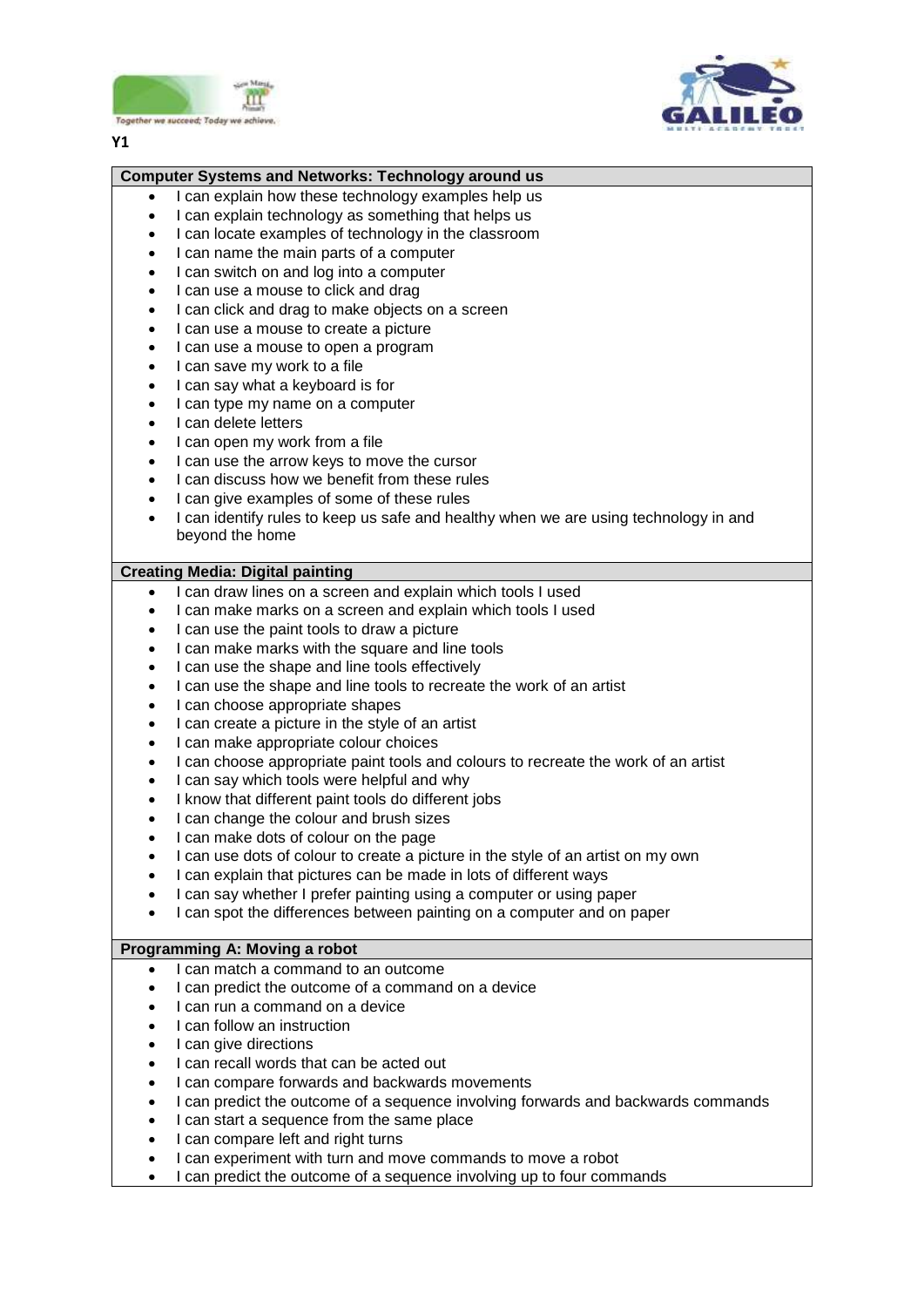



- $\overline{a}$ • I can choose the order of commands in a sequence
- I can debug my program
- I can explain what my program should do
- I can identify several possible solutions
- I can plan two programs
- I can use two different programs to get to the same place

### **Data and Information: Data and information**

- I can describe objects using labels
- I can identify the label for a group of objects
- I can match objects to groups
- I can count a group of objects
- I can count objects
- I can group objects
- I can describe an object
- I can describe a property of an object
- I can find objects with similar properties
- I can count how many objects share a property
- I can group objects in more than one way
- I can group similar objects
- I can choose how to group objects
- I can describe groups of objects
- I can record how many objects are in a group
- I can compare groups of objects
- I can decide how to group objects to answer a question
- I can record and share what I have found

### **Creating Media: Digital writing**

- I can draw lines on a screen and explain which tools I used
- I can make marks on a screen and explain which tools I used
- I can use the paint tools to draw a picture
- I can make marks with the square and line tools
- I can use the shape and line tools effectively
- I can use the shape and line tools to recreate the work of an artist
- I can choose appropriate shapes
- I can create a picture in the style of an artist
- I can make appropriate colour choices
- I can choose appropriate paint tools and colours to recreate the work of an artist
- I can say which tools were helpful and why
- I know that different paint tools do different jobs
- I can change the colour and brush sizes
- I can make dots of colour on the page
- I can use dots of colour to create a picture in the style of an artist on my own
- I can explain that pictures can be made in lots of different ways
- I can say whether I prefer painting using a computer or using paper
- I can spot the differences between painting on a computer and on paper

## **Programming B programming animations**

- I can compare different programming tools
- I can find which commands to move a sprite
- I can use commands to move a sprite
- I can run my program
- I can use a Start block in a program
- I can use more than one block by joining them together
- I can change the value
- I can find blocks that have numbers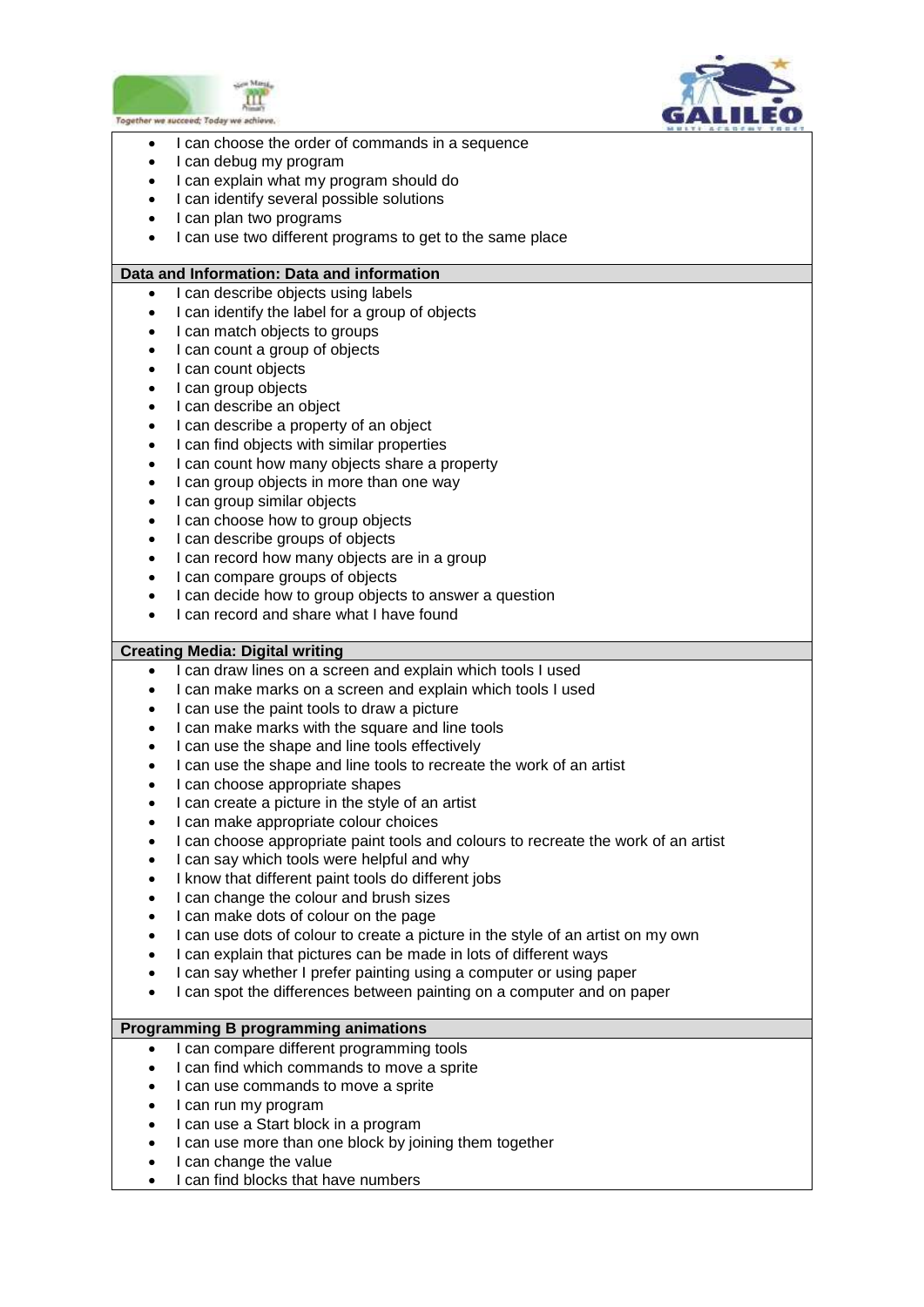



- $\overline{a}$ • I can say what happens when I change a value
- I can add blocks to each of my sprites
- I can delete a sprite
- I can show that a project can include more than one sprite
- I can choose appropriate artwork for my project
- I can create an algorithm for each sprite
- I can decide how each sprite will move
- I can add programming blocks based on my algorithm
- I can test the programs I have created
- I can use sprites that match my design

### **Digital Literacy**

### **Self Image and Identify**

- I can recognise that there may be people online who could make someone feel sad, embarrassed or upset.
- If something happens that makes me feel sad, worried, uncomfortable or frightened I can give examples of when and how to speak to an adult I can trust and how they can help.

### **Online Relationships**

- I can give examples of when I should ask permission to do something online and explain why this is important.
- I can use the internet with adult support to communicate with people I know (e.g. video call apps or services).

### **Online Reputation**

- I can recognise that information can stay online and could be copied.
- I can describe what information I should not put online without asking a trusted adult first. **Online Bullying**
	- I can describe how to behave online in ways that do not upset others and can give examples.

### **Managing online information**

- I can give simple examples of how to find information using digital technologies, e.g. **search engines**, **voice activated searching**).
- I know / understand that we can encounter a range of things online including things we like and don't like as well as things which are real or make believe / a joke.
- I know how to get help from a **trusted adult** if we see content that makes us feel sad, uncomfortable worried or frightened.

### **Y2**

### **Computing Systems and Networks: Information technology around us**

- I can describe some uses of computers
- I can identify examples of computers
- I can identify that a computer is a part of IT
- I can identify examples of IT
- I can identify that some IT can be used in more than one way
- I can sort school IT by what it's used for
- I can find examples of information technology
- I can sort IT by where it is found
- I can talk about uses of information technology
- I can demonstrate how IT devices work together
- I can recognise common types of technology
- I can say why we use IT
- I can list different uses of information technology
- I can say how rules can help keep me safe
- I can talk about different rules for using IT
- I can explain the need to use IT in different ways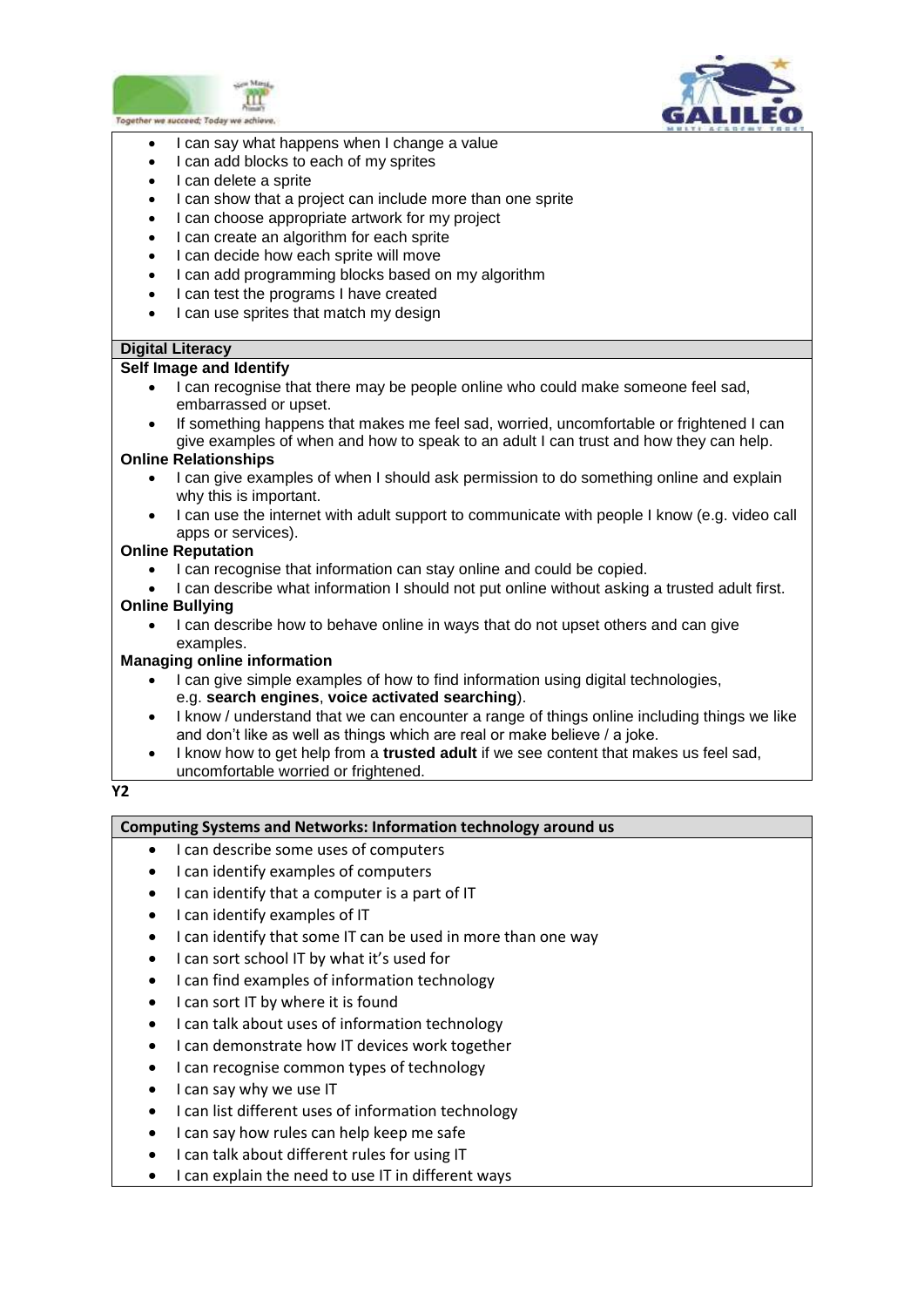



- $\overline{a}$ I can identify the choices that I make when using IT
- I can use IT for different types of activities

## **Creating Media: Digital photography**

- I can explain what I did to capture a digital photo
- I can recognise what devices can be used to take photographs
- I can talk about how to take a photograph
- I can explain the process of taking a good photograph
- I can explain why a photo looks better in portrait or landscape format
- I can take photos in both landscape and portrait format
- I can discuss how to take a good photograph
- I can identify what is wrong with a photograph
- I can improve a photograph by retaking it
- I can experiment with different light sources
- I can explain why a picture may be unclear
- I can explore the effect that light has on a photo
- I can explain my choices
- I can recognise that images can be changed
- I can use a tool to achieve a desired effect
- I can apply a range of photography skills to capture a photo
- I can identify which photos are real and which have been changed
- I can recognise which photos have been changed

### **Programming A: Robot algorithms**

- I can choose a series of words that can be enacted as a sequence
- I can follow instructions given by someone else
- I can give clear and unambiguous instructions
- I can create different algorithms for a range of sequences (using the same commands)
- I can show the difference in outcomes between two sequences that consist of the same commands
- I can use an algorithm to program a sequence on a floor robot
- I can compare my prediction to the program outcome
- I can follow a sequence
- I can predict the outcome of a sequence
- I can explain the choices I made for my mat design
- I can identify different routes around my mat
- I can test my mat to make sure that it is usable
- I can create an algorithm to meet my goal
- I can explain what my algorithm should achieve
- I can use my algorithm to create a program
- I can plan algorithms for different parts of a task
- I can put together the different parts of my program
- I can test and debug each part of the program

### **Data and Information: Pictograms**

- I can compare totals in a tally chart
- I can record data in a tally chart
- I can represent a tally count as a total
- I can enter data onto a computer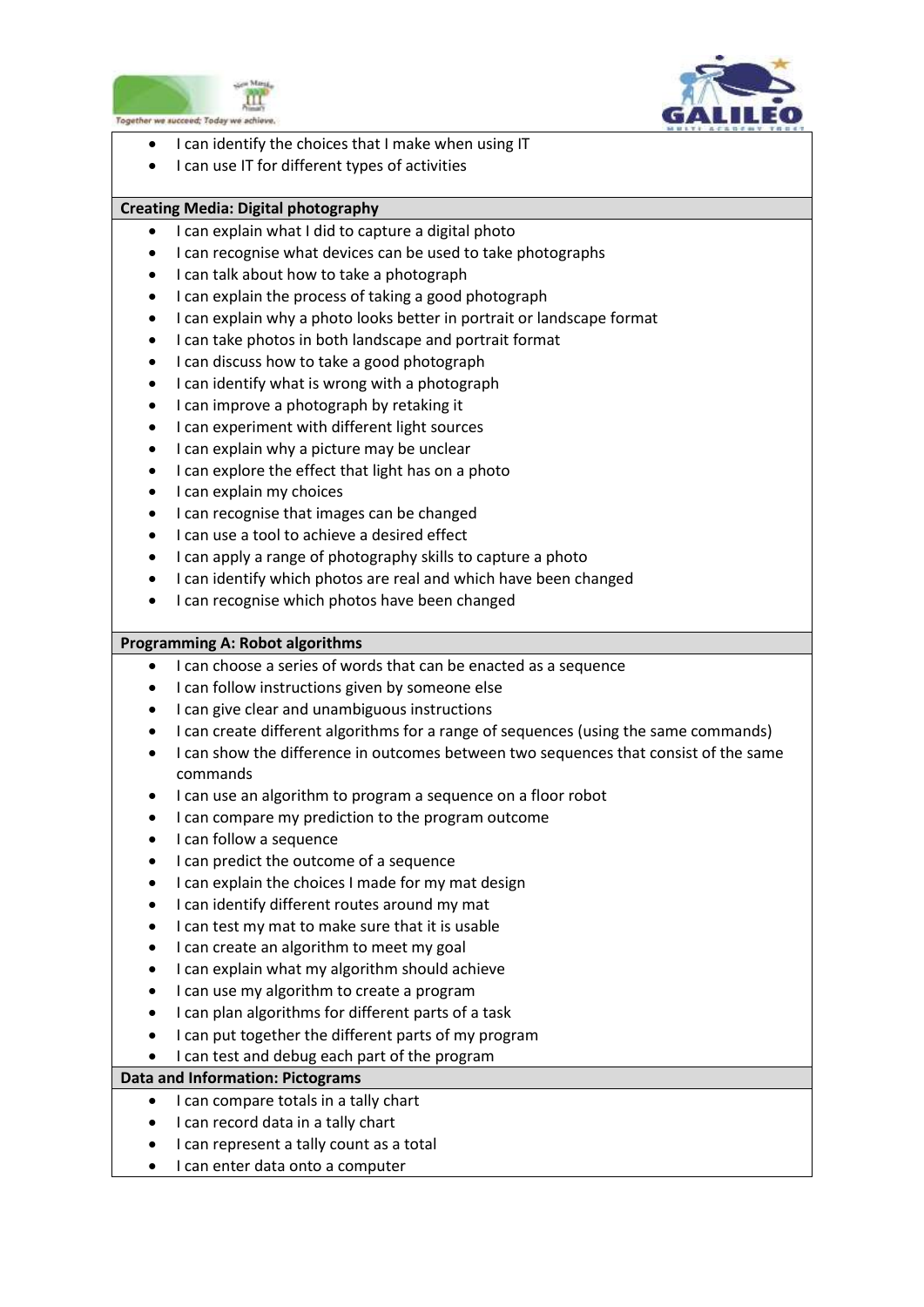



- $\overline{a}$ I can use a computer to view data in a different format
- I can use pictograms to answer simple questions about objects
- I can explain what the pictogram shows
- I can organise data in a tally chart
- I can use a tally chart to create a pictogram
- I can answer 'more than'/'less than' and 'most/least' questions about an attribute
- I can create a pictogram to arrange objects by an attribute
- I can tally objects using a common attribute
- I can choose a suitable attribute to compare people
- I can collect the data I need
- I can create a pictogram and draw conclusions from it
- I can give simple examples of why information should not be shared
- I can share what I have found out using a computer
- I can use a computer program to present information in different ways

### **Creating Media: Making music**

- I can describe how music makes me feel, e.g. happy or sad
- I can identify simple differences in pieces of music
- I can listen with concentration to a range of music (links to the Music curriculum)
- I can create a rhythm pattern
- I can explain that music is created and played by humans
- I can play an instrument following a rhythm pattern
- I can identify that music is a sequence of notes
- I can refine my musical pattern on a computer
- I can use a computer to create a musical pattern using three note"
- I can identify that music is a sequence of notes
- I can refine my musical pattern on a computer
- I can use a computer to create a musical pattern using three notes
- I can describe an animal using sounds
- I can explain my choices
- I can save my work
- I can explain how I made my work better
- I can listen to music and describe how it makes me feel
- I can reopen my work

### **Programming B: Programming quizzes**

- I can compare different programming tools
- I can find which commands to move a sprite
- I can use commands to move a sprite
- I can run my program
- I can use a Start block in a program
- I can use more than one block by joining them together
- $\bullet$  I can change the value
- I can find blocks that have numbers
- I can say what happens when I change a value
- I can add blocks to each of my sprites
- I can delete a sprite
- I can show that a project can include more than one sprite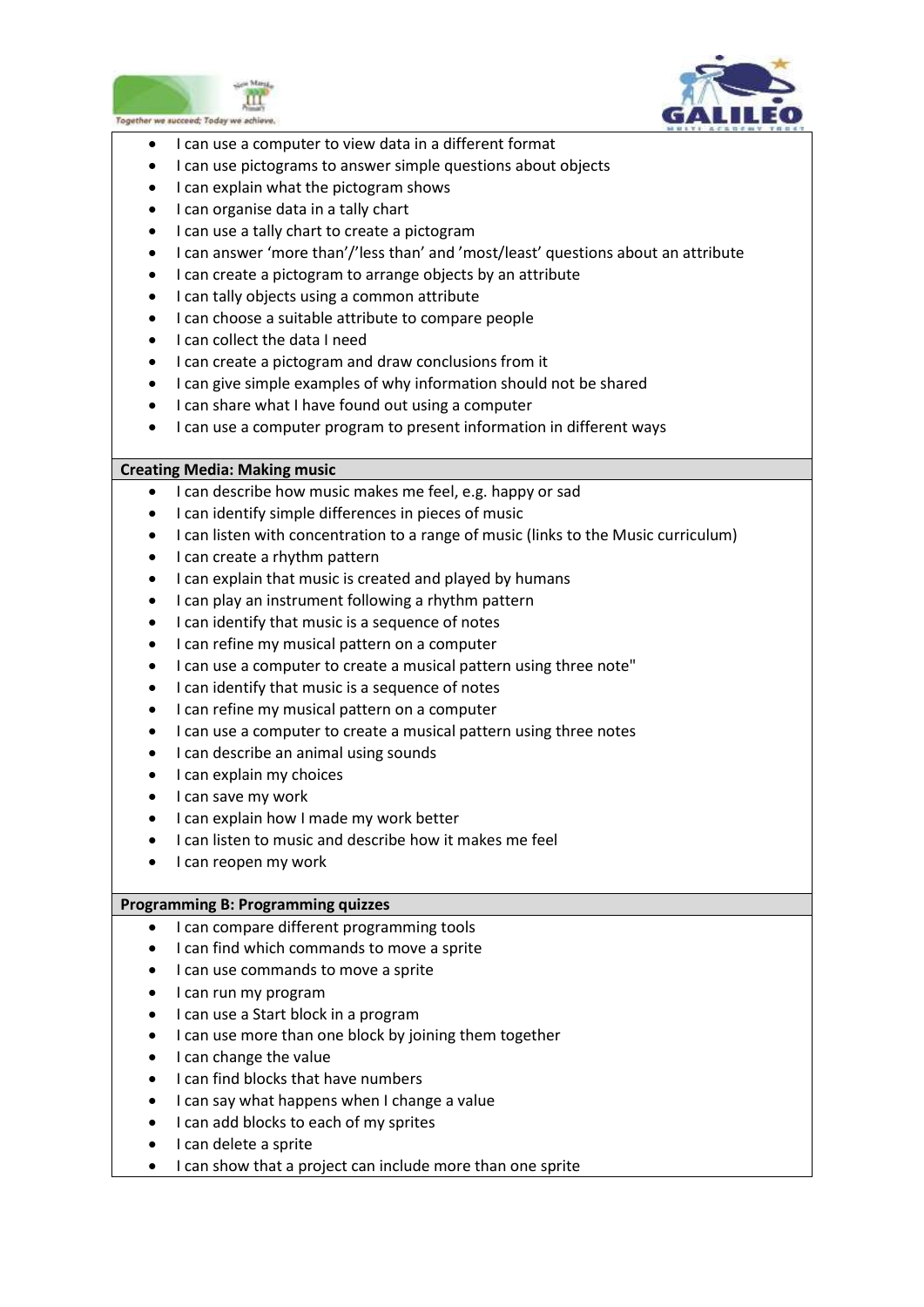



- $\overline{a}$ I can choose appropriate artwork for my project
- I can create an algorithm for each sprite
- I can decide how each sprite will move
- I can add programming blocks based on my algorithm
- I can test the programs I have created
- I can use sprites that match my design

### **Digital Literacy**

### **Online Relationships**

- I can give examples of how someone might use technology to communicate with others they don't also know offline and explain why this might be risky. (e.g. email, online gaming, a pen-pal in another school / country).
- I can explain who I should ask before sharing things about myself or others online.
- I can describe different ways to ask for, give, or deny my permission online and can identify who can help me if I am not sure.
- I can explain why I have a right to say 'no' or 'I will have to ask someone'. I can explain who can help me if I feel under pressure to agree to something I am unsure about or don't want to do.
- I can identify who can help me if something happens online without my consent.
- I can explain how it may make others feel if I do not ask their permission or ignore their answers before sharing something about them online.
- I can explain why I should always ask a trusted adult before clicking 'yes', 'agree' or 'accept' online

### **Online Reputation**

- I can explain how information put online about someone can last for a long time.
- I can describe how anyone's online information could be seen by others.
- I know who to talk to if something has been put online without consent or if it is incorrect

### **Online Bullying**

- I can explain what bullying is, how people may bully others and how bullying can make someone feel.
- I can explain why anyone who experiences bullying is not to blame.
- I can talk about how anyone experiencing bullying can get help.

### **Managing online information**

- I can use simple keywords in **search engines**.
- I can demonstrate how to navigate a simple webpage to get to information I need (e.g. home, forward, back buttons; links, tabs and sections).
- I can explain what **voice activated searching** is and how it might be used, and know it is not a real person (e.g. Alexa, Google Now, Siri).
- I can explain the difference between things that are imaginary, 'made up' or 'make believe' and things that are 'true' or 'real'.
- I can explain why some information I find online may not be real or true.

## **Key stage 1 End Points**

## Pupils should be taught to:

- understand what algorithms are; how they are implemented as programs on digital devices; and that programs execute by following precise and unambiguous instructions
- create and debug simple programs
- use logical reasoning to predict the behaviour of simple programs
- use technology purposefully to create, organise, store, manipulate and retrieve digital content
- recognise common uses of information technology beyond school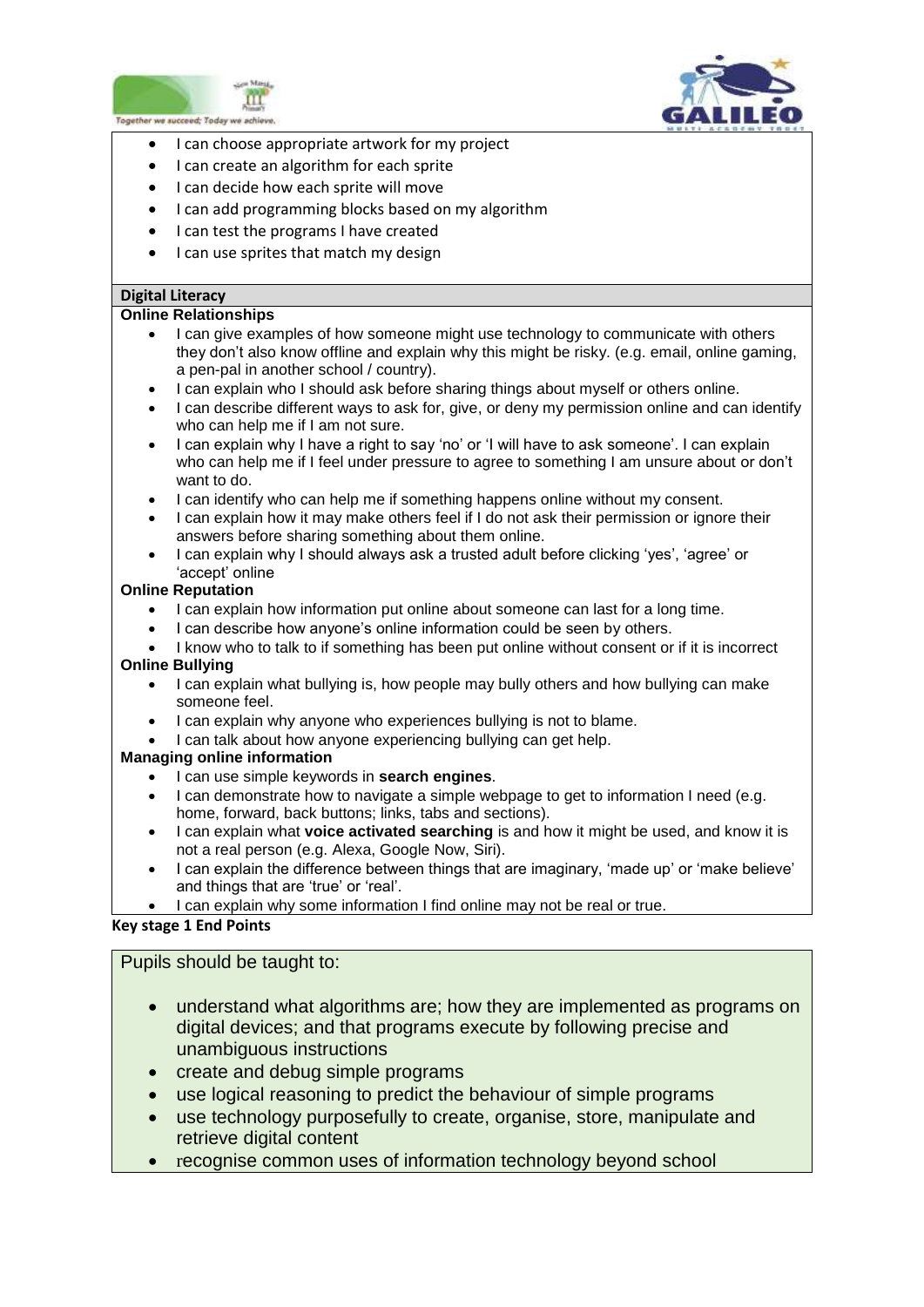



 use technology safely and respectfully, keeping personal information private; identify where to go for help and support when they have concerns about content or contact on the internet or other online technologies.

**Y3**

## **Computing Systems and Networks:**

### **Connecting computer**

- I can explain that digital devices accept inputs
- I can explain that digital devices produce outputs
- I can follow a process
- I can classify input and output devices
- I can describe a simple process
- I can design a digital device
- I can explain how I use digital devices for different activities
- I can recognise similarities between using digital devices and non-digital tools
- I can suggest differences between using digital devices and non-digital tools
- I can discuss why we need a network switch
- I can explain how messages are passed through multiple connections
- I can recognise different connections
- I can demonstrate how information can be passed between devices
- I can explain the role of a switch, server, and wireless access point in a network
- I can recognise that a computer network is made up of a number of devices
- I can identify how devices in a network are connected together
- I can identify networked devices around me
- I can identify the benefits of computer networks

### **Creating Media:**

### **Stop frame animation**

- I can create an effective flip book—style animation
- I can draw a sequence of pictures
- I can explain how an animation/flip book works
- I can create an effective stop-frame animation
- I can explain why little changes are needed for each frame
- I can predict what an animation will look like
- I can break down a story into settings, characters and events
- I can create a storyboard
- I can describe an animation that is achievable on screen
- I can evaluate the quality of my animation
- I can review a sequence of frames to check my work
- I can use onion skinning to help me make small changes between frames
- I can evaluate another learner's animation
- I can explain ways to make my animation better
- I can improve my animation based on feedback
- I can add other media to my animation
- I can evaluate my final film
- I can explain why I added other media to my animation

## **Programming A:**

### **Sequencing sounds**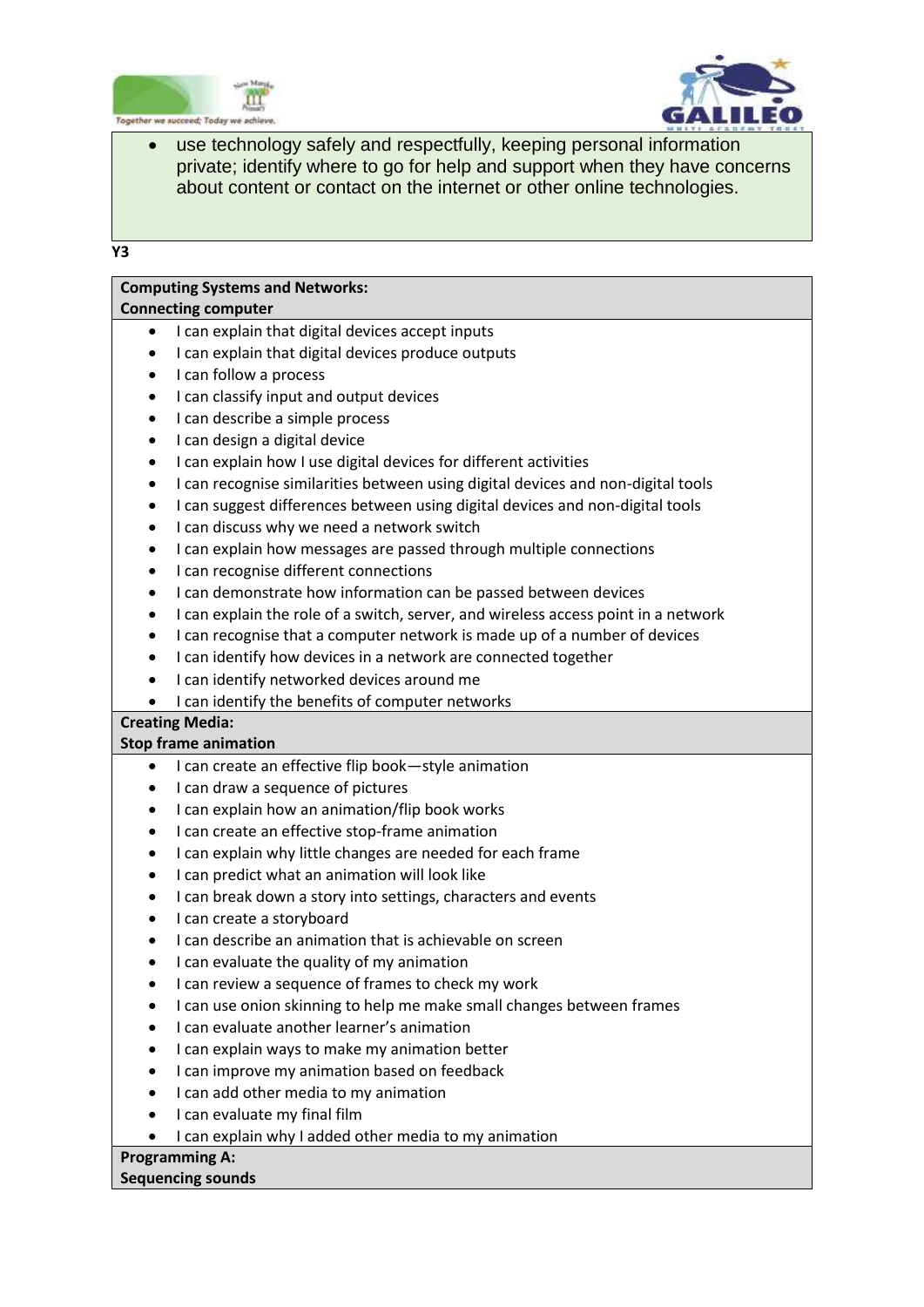



- I can match a command to an outcome
- I can predict the outcome of a command on a device
- I can run a command on a device
- I can follow an instruction
- I can give directions
- I can recall words that can be acted out
- I can compare forwards and backwards movements
- I can predict the outcome of a sequence involving forwards and backwards commands
- I can start a sequence from the same place
- I can compare left and right turns
- I can experiment with turn and move commands to move a robot
- I can predict the outcome of a sequence involving up to four commands
- I can choose the order of commands in a sequence
- I can debug my program
- I can explain what my program should do
- I can identify several possible solutions
- I can plan two programs
- I can use two different programs to get to the same place

## **Data and Information:**

## **Branching databases**

- I can create two groups of objects separated by one attribute
- I can investigate questions with yes/no answers
- I can make up a yes/no question about a collection of objects
- I can arrange objects into a tree structure
- I can create a group of objects within an existing group
- I can select an attribute to separate objects into groups
- $\bullet$  I can group objects using my own yes/no questions
- I can prove my branching database works
- I can select objects to arrange in a branching database
- I can compare two branching database structures
- I can create yes/no questions using given attributes
- I can explain that questions need to be ordered carefully to split objects into similarly sized groups
- I can create questions and apply them to a tree structure
- I can select a theme and choose a variety of objects
- I can use my branching database to answer questions
- I can compare two ways of presenting information
- I can explain what a branching database tells me
- I can explain what a pictogram tells me

## **Creating Media:**

### **Desktop publishing**

- I can explain the difference between text and images
- I can identify the advantages and disadvantages of using text and images
- I can recognise that text and images can communicate messages clearly
- I can change font style, size, and colours for a given purpose
- I can edit text
- I can explain that text can be changed to communicate more clearly
- I can create a template for a particular purpose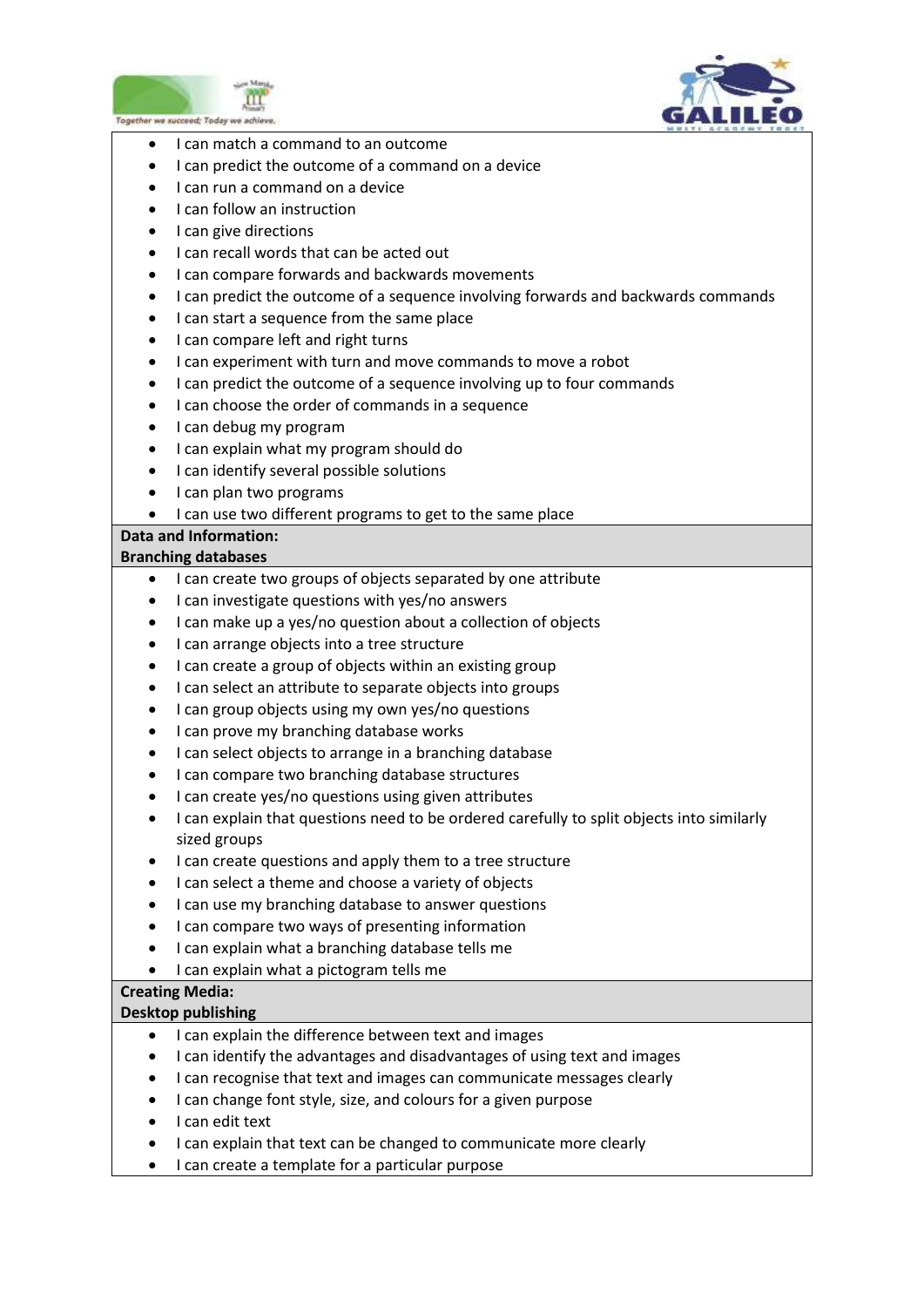



- $\overline{a}$ I can define the term 'page orientation'
- I can recognise placeholders and say why they are important
- I can choose the best locations for my content
- I can make changes to content after I've added it
- I can paste text and images to create a magazine cover
- I can choose a suitable layout for a given purpose
- I can identify different layouts
- I can match a layout to a purpose
- I can compare work made on desktop publishing to work created by hand
- I can identify the uses of desktop publishing in the real world
- I can say why desktop publishing might be helpful

### **Programming B:**

### **Events and actions in programs**

- I can choose which keys to use for actions and explain my choices
- I can explain the relationship between an event and an action
- I can identify a way to improve a program
- I can choose a character for my project
- I can choose a suitable size for a character in a maze
- I can program movement
- I can choose blocks to set up my program
- I can consider the real world when making design choices
- I can use a programming extension
- I can build more sequences of commands to make my design work
- I can choose suitable keys to turn on additional features
- I can identify additional features (from a given set of blocks)
- I can match a piece of code to an outcome
- I can modify a program using a design
- I can test a program against a given design
- I can evaluate my project
- I can implement my design
- I can make design choices and justify them

## Digital Literacy

## **Self Image and Identify**

- I can explain what is meant by the term 'identity'.
- I can explain how people can represent themselves in different ways online.
- I can explain ways in which someone might change their identity depending on what they are doing online (e.g. gaming; using an **avatar**; social media) and why.

### **Online Relationships**

- I can describe ways people who have similar likes and interests can get together online.
- I can explain what it means to 'know someone' online and why this might be different from knowing someone offline.
- I can explain what is meant by 'trusting someone online', why this is different from 'liking someone online', and why it is important to be careful about who to trust online including what information and content they are trusted with.
- I can explain why someone may change their mind about trusting anyone with something if they feel nervous, uncomfortable or worried.
- I can explain how someone's feelings can be hurt by what is said or written online.
- I can explain the importance of giving and gaining permission before sharing things online; how the principles of sharing online is the same as sharing offline e.g. sharing images and videos

### **Online Reputation**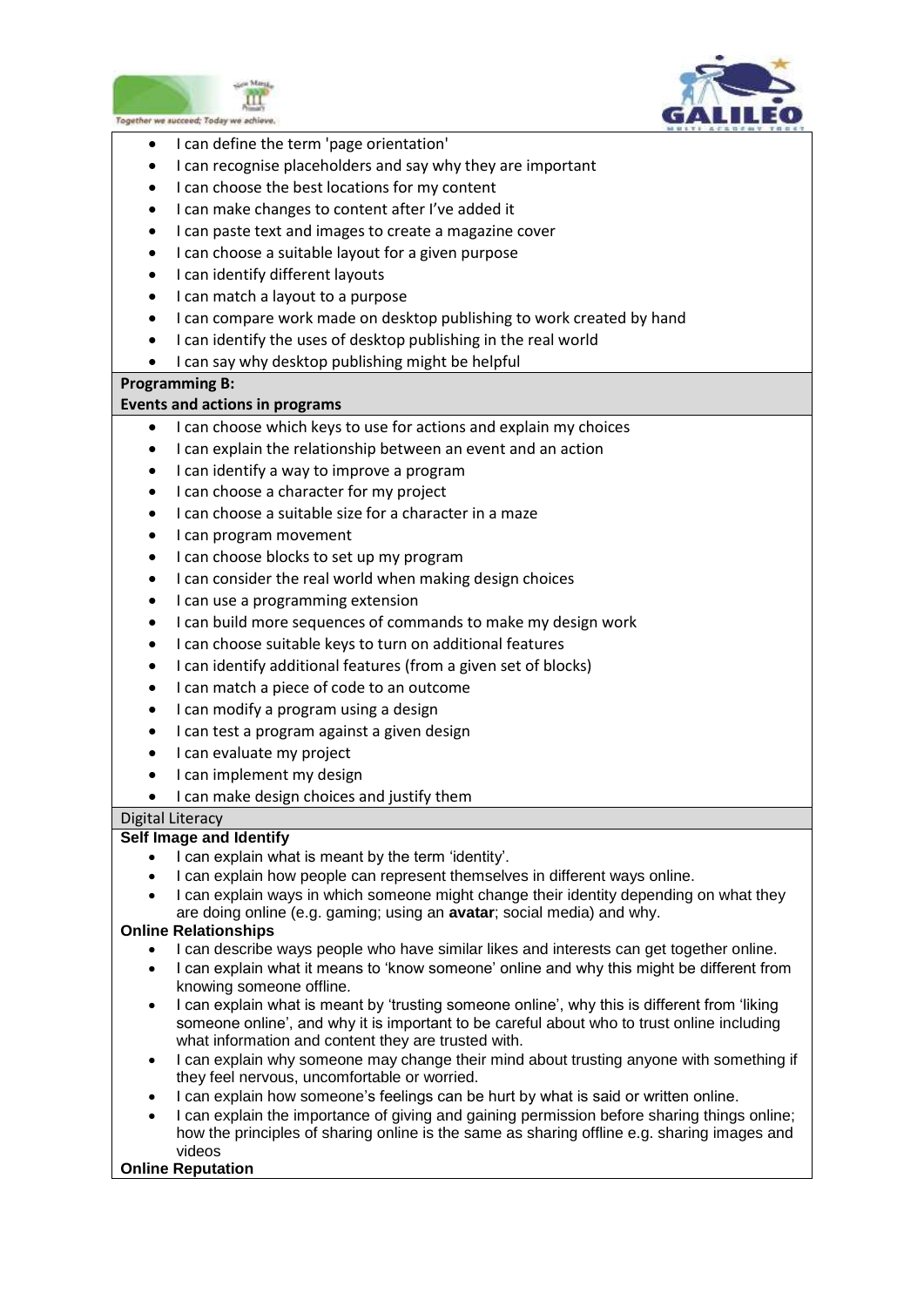



- $\overline{a}$ • I can explain how to search for information about others online.
- I can give examples of what anyone may or may not be willing to share about themselves online. I can explain the need to be careful before sharing anything personal.
- I can explain who someone can ask if they are unsure about putting something online.

### **Online Bullying**

- I can describe appropriate ways to behave towards other people online and why this is important.
- I can give examples of how bullying behaviour could appear online and how someone can get support.

### **Health, Wellbeing and Lifestyle**

- I can explain why spending too much time using technology can sometimes have a negative impact on anyone, e.g. mood, sleep, body, relationships; I can give some examples of both positive and negative activities where it is easy to spend a lot of time engaged (e.g. doing homework, games, films, videos).
- I can explain why some online activities have age restrictions, why it is important to follow them and know who I can talk to if others pressure me to watch or do something online that makes me feel uncomfortable (e.g. age restricted gaming or web sites).

### **Privacy and Security**

- I can describe simple strategies for creating and keeping passwords private.
- I can give reasons why someone should only share information with people they choose to and can trust. I can explain that if they are not sure or feel pressured then they should tell a trusted adult.
- I can describe how connected devices can collect and share anyone's information with others.

### **Y4**

## **Computing Systems and Networks:**

## **The internet**

- I can demonstrate how information is shared across the internet
- I can describe the internet as a network of networks
- I can discuss why a network needs protecting
- I can describe networked devices and how they connect
- I can explain that the internet is used to provide many services
- I can recognise that the World Wide Web contains websites and web pages
- I can describe how to access websites on the WWW
- I can describe where websites are stored when uploaded to the WWW
- I can explain the types of media that can be shared on the WWW
- I can explain that internet services can be used to create content online
- I can explain what media can be found on websites
- I can recognise that I can add content to the WWW
- I can explain that there are rules to protect content
- I can explain that websites and their content are created by people
- I can suggest who owns the content on websites
- I can explain that not everything on the World Wide Web is true
- I can explain why I need to think carefully before I share or reshare content
- I can explain why some information I find online may not be honest, accurate, or legal

# **Creating Media:**

# **Audio editing**

- I can identify digital devices that can record sound and play it back
- I can identify the inputs and outputs required to play audio or record sound
- I can recognise the range of sounds that can be recorded
- I can discuss what other people include when recording sound for a podcast
- I can suggest how to improve my recording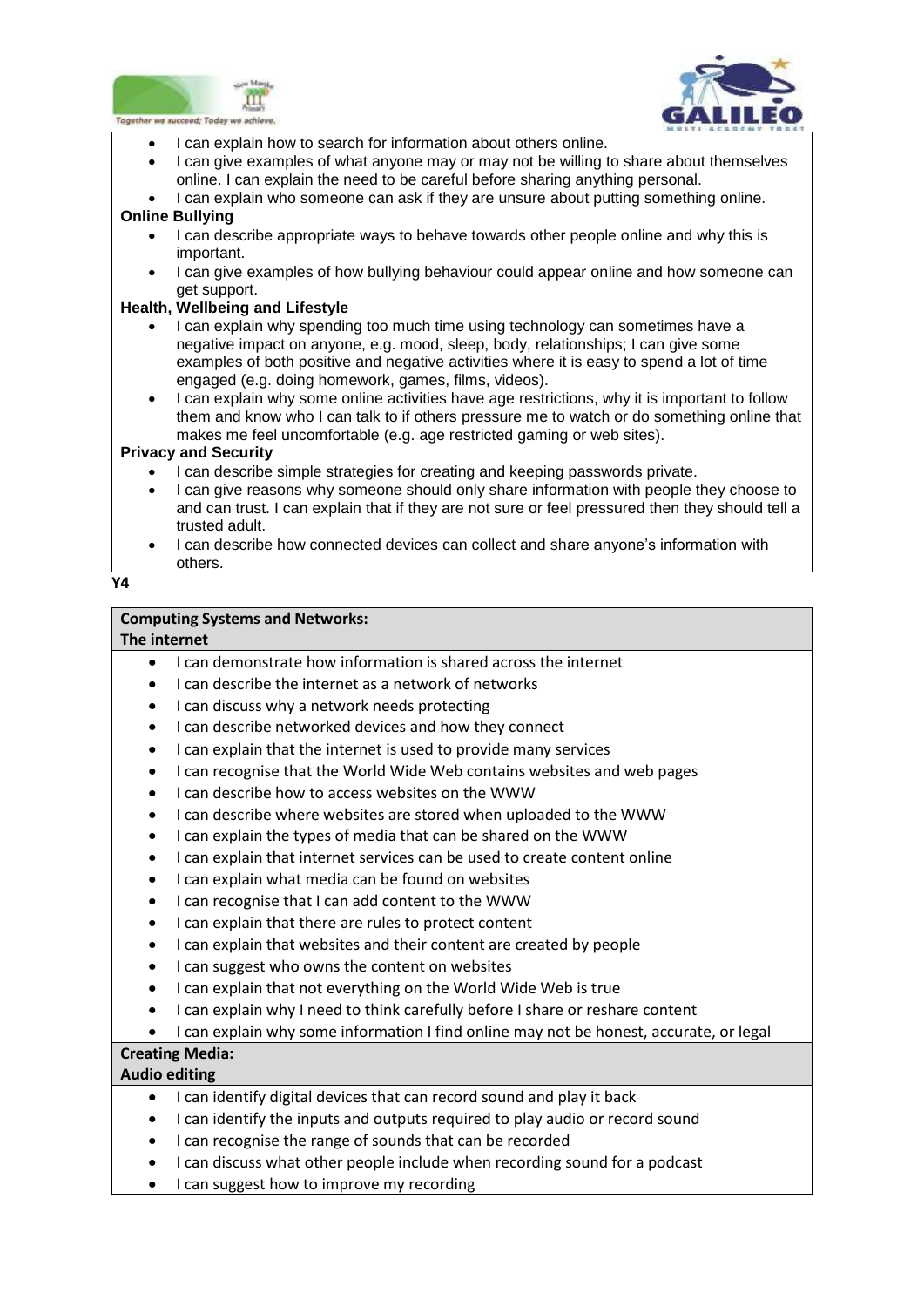



- $\overline{a}$ I can use a device to record audio and play back sound
- I can discuss why it is useful to be able to save digital recordings
- I can plan and write the content for a podcast
- I can save a digital recording as a file
- I can discuss ways in which audio recordings can be altered
- I can edit sections of an audio recording
- I can open a digital recording from a file
- I can choose suitable sounds to include in a podcast
- I can discuss sounds that other people combine
- I can use editing tools to arrange sections of audio
- I can discuss the features of a digital recording I like
- I can explain that digital recordings need to be exported to share them
- I can suggest improvements to a digital recording

# **Programming A:**

### **Repetition in shapes**

- I can create a code snippet for a given purpose
- I can explain the effect of changing a value of a command
- I can program a computer by typing commands
- I can test my algorithm in a text-based language
- I can use a template to create a design for my program
- I can write an algorithm to produce a given outcome
- I can identify everyday tasks that include repetition as part of a sequence, eg brushing teeth, dance moves
- I can identify patterns in a sequence
- I can use a count-controlled loop to produce a given outcome
- I can choose which values to change in a loop
- I can identify the effect of changing the number of times a task is repeated
- I can predict the outcome of a program containing a count-controlled loop
- I can explain that a computer can repeatedly call a procedure
- I can identify 'chunks' of actions in the real world
- I can use a procedure in a program
- I can design a program that includes count-controlled loops
- I can develop my program by debugging it
- I can make use of my design to write a program

### **Data and Information:**

### **Data logging**

- I can choose a data set to answer a given question
- I can identify data that can be gathered over time
- I can suggest questions that can be answered using a given data set
- I can explain that sensors are input devices
- I can identify that data from sensors can be recorded
- I can use data from a sensor to answer a given question
- I can identify a suitable place to collect data
- I can identify the intervals used to collect data
- I can talk about the data that I have captured
- I can import a data set
- I can use a computer program to sort data
- I can use a computer to view data in different ways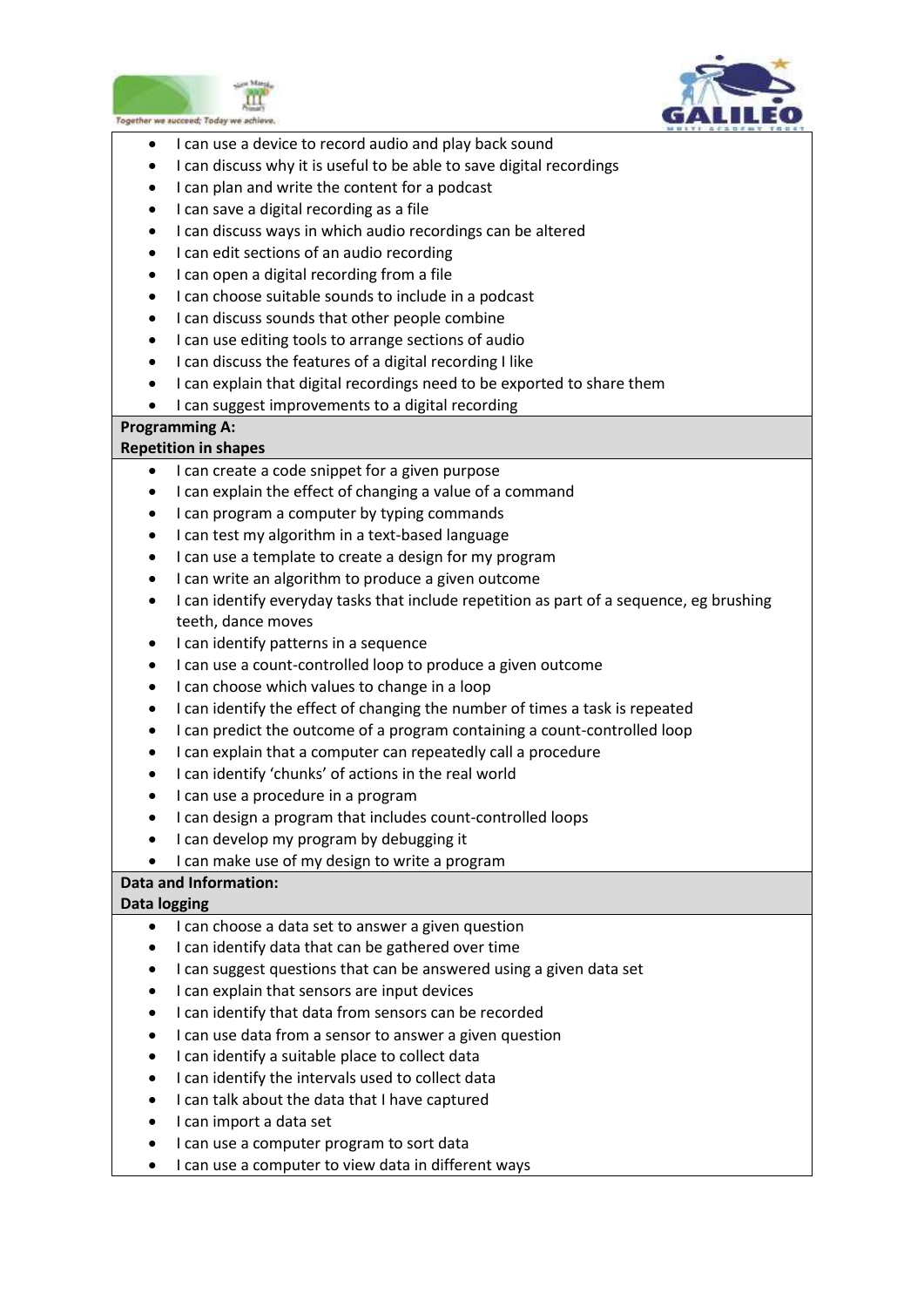



- $\overline{a}$ I can plan how to collect data using a data logger
- I can propose a question that can be answered using logged data
- I can use a data logger to collect data
- I can draw conclusions from the data that I have collected
- I can explain the benefits of using a data logger
- I can interpret data that has been collected using a data logger

# **Creating Media:**

## **Photo editing**

- I can explain the effect that editing can have on an image
- I can explore how images can be changed in real life
- I can identify changes that we can make to an image
- I can change the composition of an image by selecting parts of it
- I can consider why someone might want to change the composition of an image
- I can explain what has changed in an edited image
- I can choose effects to make my image fit a scenario
- I can explain why my choices fit a scenario
- I can talk about changes made to images
- I can choose appropriate tools to retouch an image
- I can give examples of positive and negative effects that retouching can have on an image
- I can identify how an image has been retouched
- I can combine parts of images to create new images
- I can sort images into 'fake' or 'real' and explain my choices
- I can talk about fake images around me
- I can compare the original image with my completed publication
- I can consider the effect of adding other elements to my work
- I can evaluate the impact of my publication on others through feedback

## **Programming B**

### **Repetition in games**

- I can list an everyday task as a set of instructions including repetition
- I can modify a snippet of code to create a given outcome
- I can predict the outcome of a snippet of code
- I can choose when to use a count-controlled and an infinite loop
- I can modify loops to produce a given outcome
- I can recognise that some programming languages enable more than one process to be run at once
- I can choose which action will be repeated for each object
- I can evaluate the effectiveness of the repeated sequences used in my program
- I can explain what the outcome of the repeated action should be
- I can explain the effect of my changes
- I can identify which parts of a loop can be changed
- I can re-use existing code snippets on new sprites
- I can develop my own design explaining what my project will do
- I can evaluate the use of repetition in a project
- I can select key parts of a given project to use in my own design
- I can build a program that follows my design
- I can evaluate the steps I followed when building my project
- I can refine the algorithm in my design

### Digital Literacy

### **Online Relationships**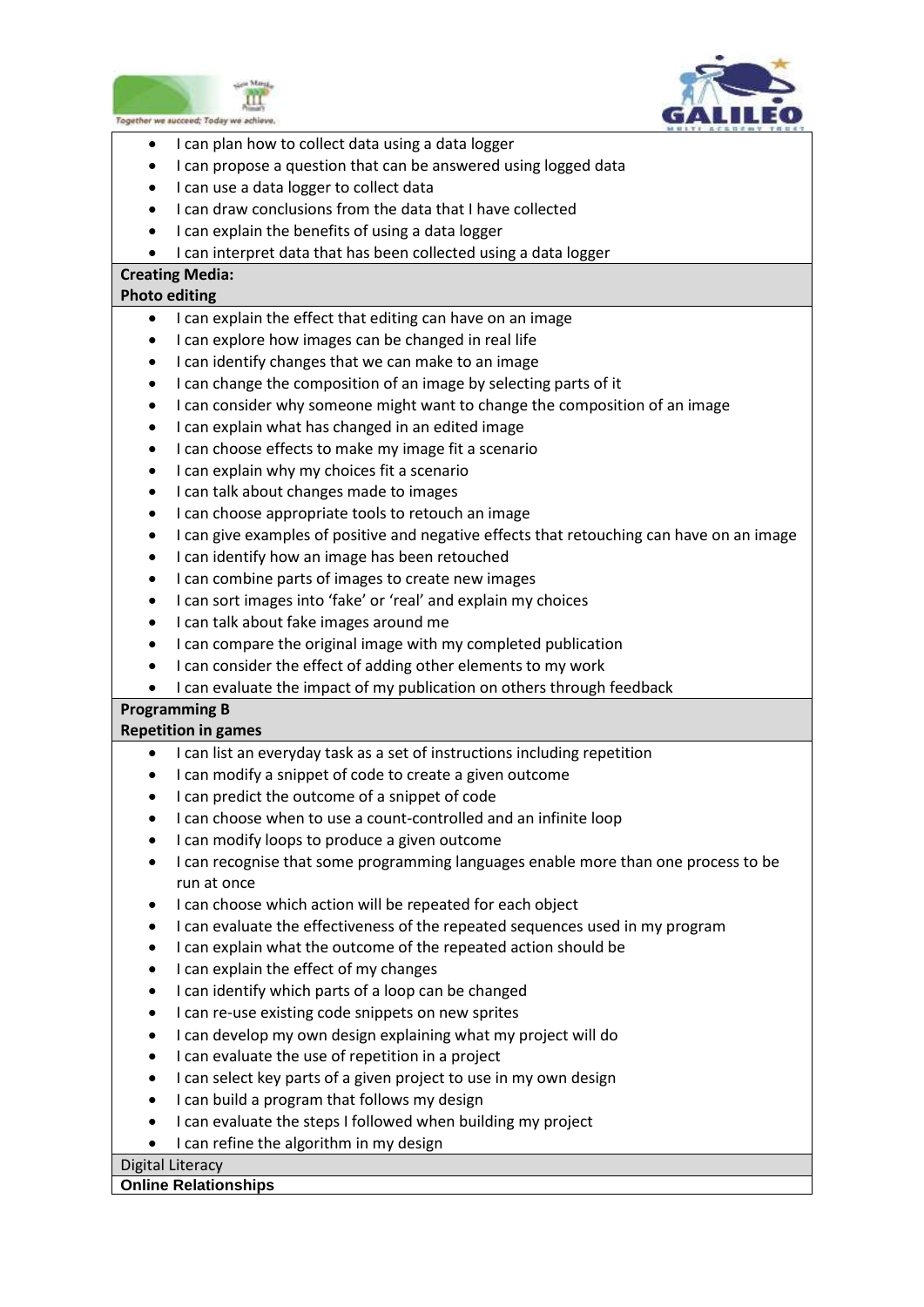![](_page_14_Picture_0.jpeg)

![](_page_14_Picture_1.jpeg)

- I can describe strategies for safe and fun experiences in a range of online social environments (e.g. **livestreaming**, gaming platforms).
- I can give examples of how to be respectful to others online and describe how to recognise healthy and unhealthy online behaviours.
- I can explain how content shared online may feel unimportant to one person but may be important to other people's thoughts feelings and beliefs.

### **Online Reputation**

- I can describe how to find out information about others by searching online.
- I can explain ways that some of the information about anyone online could have been created, copied or shared by others.

### **Online Bullying**

- I can recognise when someone is upset, hurt or angry online.
- I can describe ways people can be bullied through a range of media (e.g. image, video, text, **chat**).
- I can explain why people need to think carefully about how content they post might affect others, their feelings and how it may affect how others feel about them (their reputation).

### **Managing online information**

- I can analyse information to make a judgement about probable accuracy and I understand why it is important to make my own decisions regarding content and that my decisions are respected by others.
- I can describe how to search for information within a wide group of technologies and make a judgement about the probable accuracy (e.g. social media, image sites, video sites).
- I can describe some of the methods used to encourage people to buy things online (e.g. advertising offers; **in-app purchases**, **pop-ups**) and can recognise some of these when they appear online.
- I can explain why lots of people sharing the same opinions or beliefs online do not make those opinions or beliefs true.
- I can explain that technology can be designed to act like or impersonate living things (e.g. **bots**) and describe what the benefits and the risks might be.
- I can explain what is meant by **fake news** e.g. why some people will create stories or alter photographs and put them online to pretend something is true when it isn't.

### **Health, Wellbeing and Lifestyle**

- I can describe ways technology can affect health and well-being both positively (e.g. mindfulness apps) and negatively.
- I can describe some strategies, tips or advice to promote health and well- being with regards to technology.
- I recognise the benefits and risks of accessing information about health and well-being online and how we should balance this with talking to trusted adults and professionals.
- I can explain how and why some apps and games may request or take payment for additional content (e.g. **in-app purchases**, **lootboxes**) and explain the importance of seeking permission from a trusted adult before purchasing.

### **Privacy and Security**

- I can explain that internet use is never fully private and is monitored, e.g. adult supervision.
- I can describe strategies for keeping personal information private, depending on context.
- I can describe how some online services may seek consent to store information about me; I know how to respond appropriately and who I can ask if I am not sure.
- I know what the **digital age of consent** is and the impact this has on online services asking for consent.

### **Y5**

# **Computing Systems and Networks:**

## **Sharing Information**

- I can describe that a computer system features inputs, processes, and outputs
- I can explain that computer systems communicate with other devices
- I can explain that systems are built using a number of parts
- I can explain the benefits of a given computer system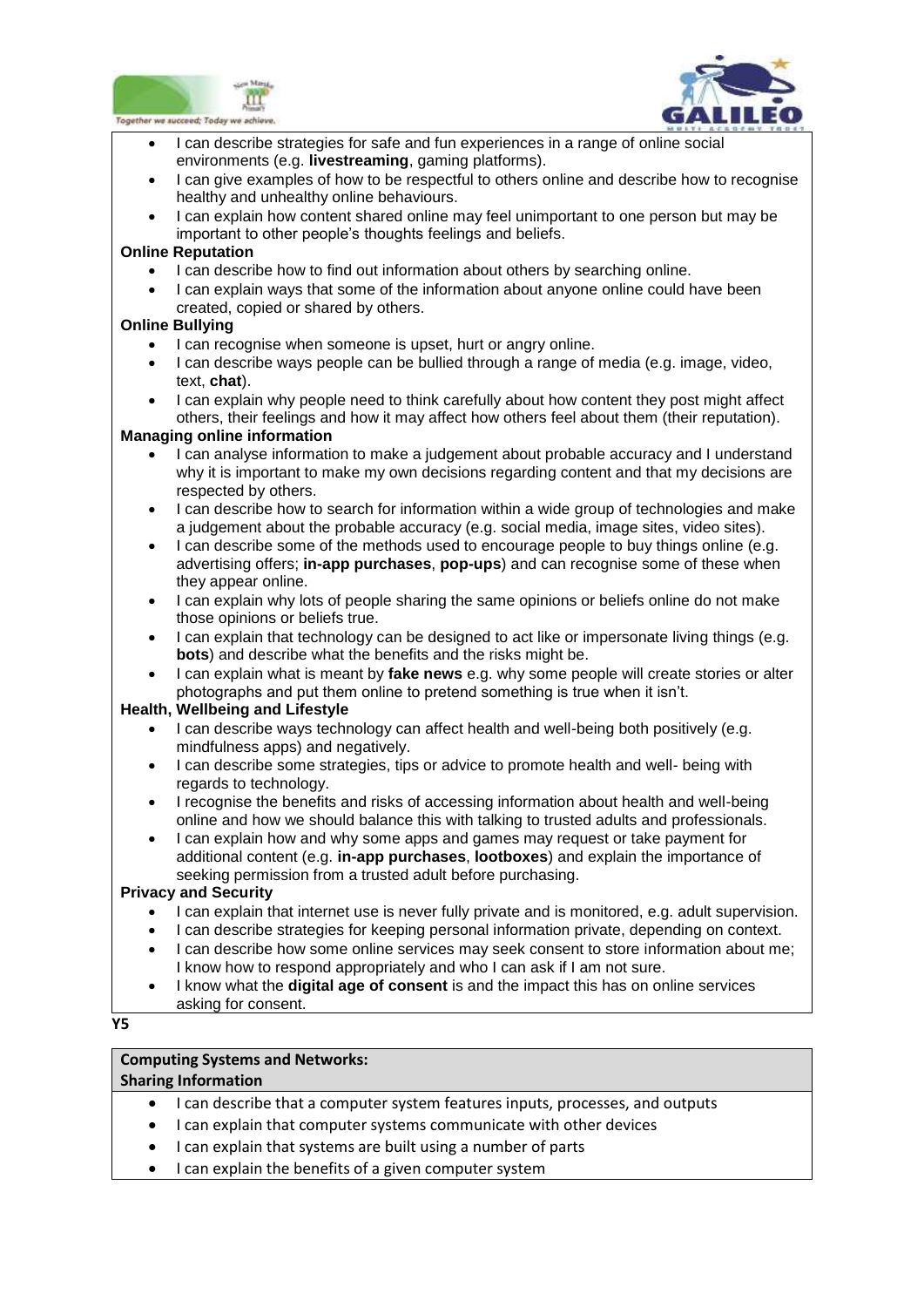![](_page_15_Picture_0.jpeg)

![](_page_15_Picture_1.jpeg)

- $\overline{a}$ I can identify tasks that are managed by computer systems
- I can identify the human elements of a computer system
- I can explain that data is transferred over networks in packets
- I can explain that networked digital devices have unique addresses
- I can recognise that data is transferred using agreed methods
- I can explain that the internet allows different media to be shared
- I can recognise that connected digital devices can allow us to access shared files stored online
- I can send information over the internet in different ways
- I can compare working online with working offline
- I can make thoughtful suggestions on my group's work
- I can suggest strategies to ensure successful group work
- I can explain how the internet enables effective collaboration
- I can identify different ways of working together online
- I can recognise that working together on the internet can be public or private

## **Creating Media:**

### **Video editing**

- I can compare features in different videos
- I can explain that video is a visual media format
- I can identify features of videos
- I can experiment with different camera angles
- I can identify and find features on a digital video recording device
- I can make use of a microphone
- I can capture video using a range of filming techniques
- I can review how effective my video is
- I can suggest filming techniques for a given purpose
- I can create and save video content
- I can decide which filming techniques I will use
- I can outline the scenes of my video
- I can explain how to improve a video by reshooting and editing
- I can select the correct tools to make edits to my video
- I can store, retrieve, and export my recording to a computer
- I can evaluate my video and share my opinions
- I can make edits to my video and improve the final outcome
- I can recognise that my choices when making a video will impact on the quality of the final outcome

## **Programming A:**

### **Selection in physical computing**

- I can create a simple circuit and connect it to a microcontroller
- I can explain what an infinite loop does
- I can program a microcontroller to make an LED switch on
- I can connect more than one output component to a microcontroller
- I can design sequences that use count-controlled loops
- I can use a count-controlled loop to control outputs
- I can design a conditional loop
- I can explain that a condition is either true or
- I can program a microcontroller to respond to an input
- I can explain that a condition being met can start an action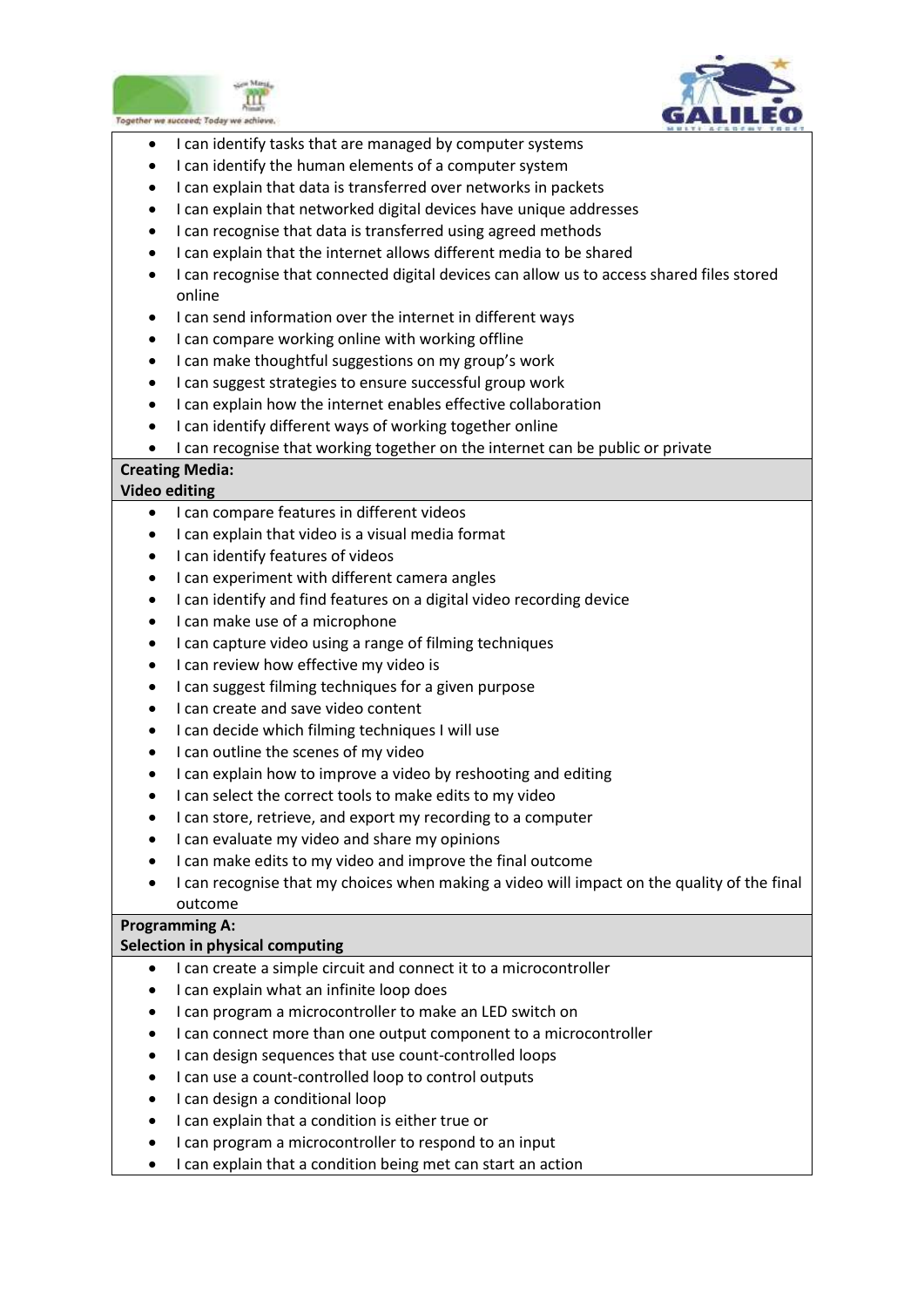![](_page_16_Picture_0.jpeg)

![](_page_16_Picture_1.jpeg)

- $\overline{a}$ I can identify a condition and an action in my project
- I can use selection (an 'if…then…' statement) to direct the flow of a program
- I can create a detailed drawing of my project
- I can describe what my project will do
- I can identify a real-world example of a condition starting an action
- I can test and debug my project
- I can use selection to produce an intended outcome
- I can write an algorithm that describes what my model will do

### **Data and Information:**

## **Flat file data bases**

- I can create multiple questions about the same field
- I can explain how information can be recorded
- I can order, sort, and group my data cards
- I can choose which field to sort data by to answer a given question
- I can explain what a 'field' and a 'record' is in a database
- I can navigate a flat-file database to compare different views of information
- I can combine grouping and sorting to answer more specific questions
- I can explain how information can be grouped
- I can group information to answer questions
- I can choose multiple criteria to answer a given question
- I can choose which field and value are required to answer a given question
- I can outline how 'AND' and 'OR' can be used to refine data selection
- I can explain the benefits of using a computer to create graphs
- I can refine a chart by selecting a particular filter
- I can select an appropriate chart to visually compare data
- I can ask questions that will need more than one field to answer
- I can present my findings to a group
- I can refine a search in a real-world context

## **Creating Media:**

### **Vector drawing**

- I can discuss how a vector drawing is different from paper-based drawings
- I can identify the main drawing tools
- I can recognise that vector drawings are made using shapes
- I can explain that each element added to a vector drawing is an object
- I can identify the shapes used to make a vector drawing
- I can move, resize, and rotate objects I have duplicated
- I can explain how alignment grids and resize handles can be used to improve consistency
- I can modify objects to create different effects
- I can use the zoom tool to help me add detail to my drawings
- I can change the order of layers in a vector drawing
- I can identify that each added object creates a new layer in the drawing
- I can identify which objects are in the front layer or in the back layer of a drawing
- I can copy part of a drawing by duplicating several objects
- I can group to create a single object
- I can reuse a group of objects to further develop my vector drawing
- I can apply what I have learned about vector drawings
- I can suggest improvements to a vector drawing
- I create alternatives to vector drawings"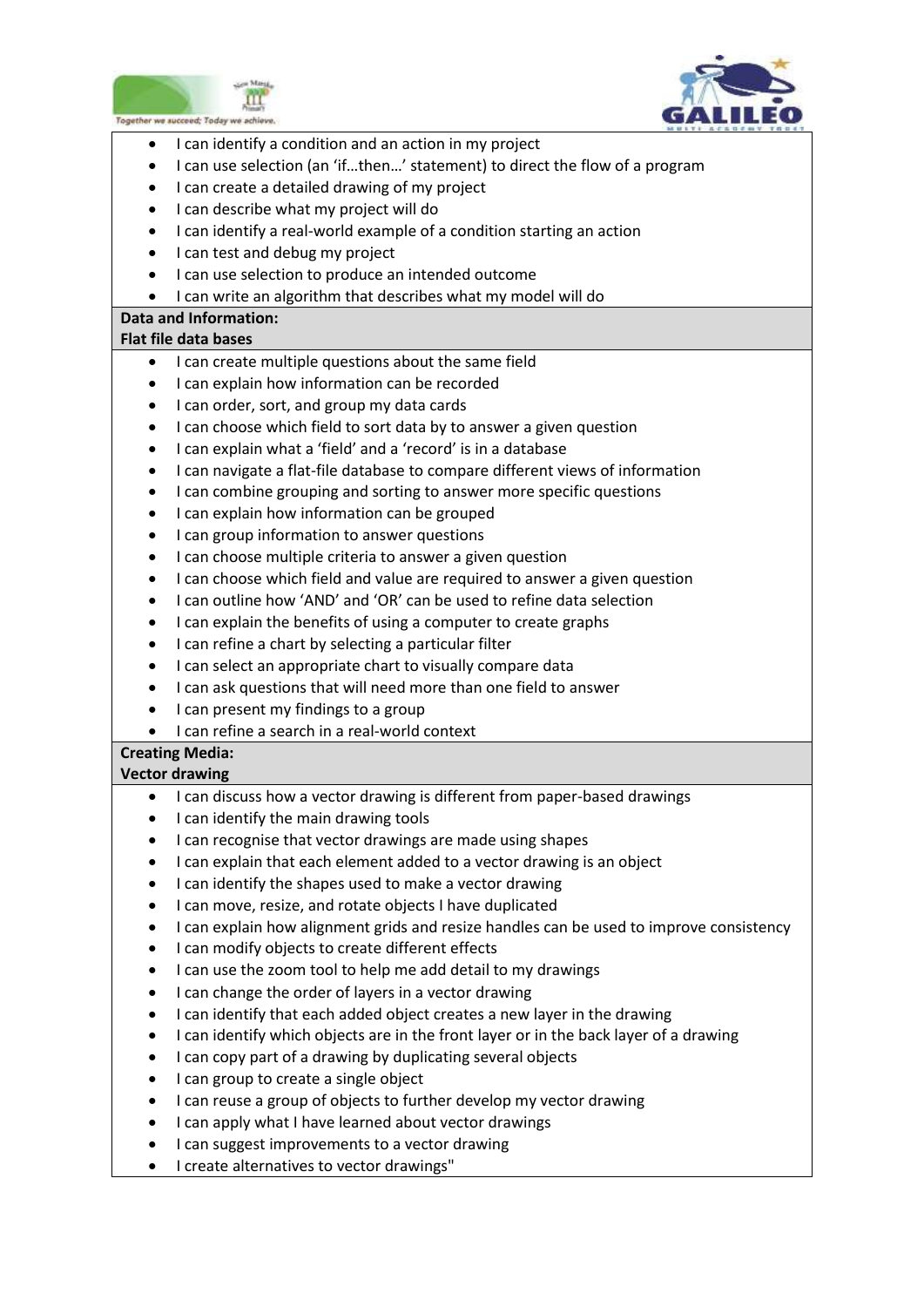![](_page_17_Picture_0.jpeg)

![](_page_17_Picture_1.jpeg)

# **Programming B:**

## **Selection in quizzes**

- I can identify conditions in a program
- I can modify a condition in a program
- I can recall how conditions are used in selection
- I can create a program with different outcomes using selection
- I can identify the condition and outcomes in an 'if... then… else...' statement
- I can use selection in an infinite loop to check a condition
- I can design the flow of a program which contains 'if… then… else…'
- I can explain that program flow can branch according to a condition
- I can show that a condition can direct program flow in one of two ways
- I can identify the outcome of user input in an algorithm
- I can outline a given task
- I can use a design format to outline my project
- I can implement my algorithm to create the first section of my program
- I can share my program with others
- I can test my program
- I can extend my program further
- I can identify the setup code I need in my program
- I can identify ways the program could be improved

## Digital Literacy

## **Online Bullying**

- I can recognise online bullying can be different to bullying in the physical world and can describe some of those differences.
- I can describe how what one person perceives as playful joking and teasing (including **'banter'**) might be experienced by others as bullying.
- I can explain how anyone can get help if they are being bullied online and identify when to tell a trusted adult.
- I can identify a range of ways to report concerns and access support both in school and at home about online bullying.
- I can explain how to block abusive users.
- I can describe the **helpline services** which can help people experiencing bullying, and how to access them (e.g. Childline or The Mix).

## **Health, Wellbeing and Lifestyle**

- I can describe ways technology can affect health and well-being both positively (e.g. mindfulness apps) and negatively.
- I can describe some strategies, tips or advice to promote health and well- being with regards to technology.
- I recognise the benefits and risks of accessing information about health and well-being online and how we should balance this with talking to trusted adults and professionals.
- I can explain how and why some apps and games may request or take payment for additional content (e.g. **in-app purchases**, **lootboxes**) and explain the importance of seeking permission from a trusted adult before purchasing.

### **Privacy and Security**

- I can explain what a **strong password** is and demonstrate how to create one.
- I can explain how many free apps or services may read and share private information (e.g. friends, contacts, **likes**, images, videos, voice, messages, **geolocation**) with others.
- I can explain what app permissions are and can give some examples.

### **Y6**

# **Computing Systems and Networks:**

### **Internet communication**

• I can compare results from different search engines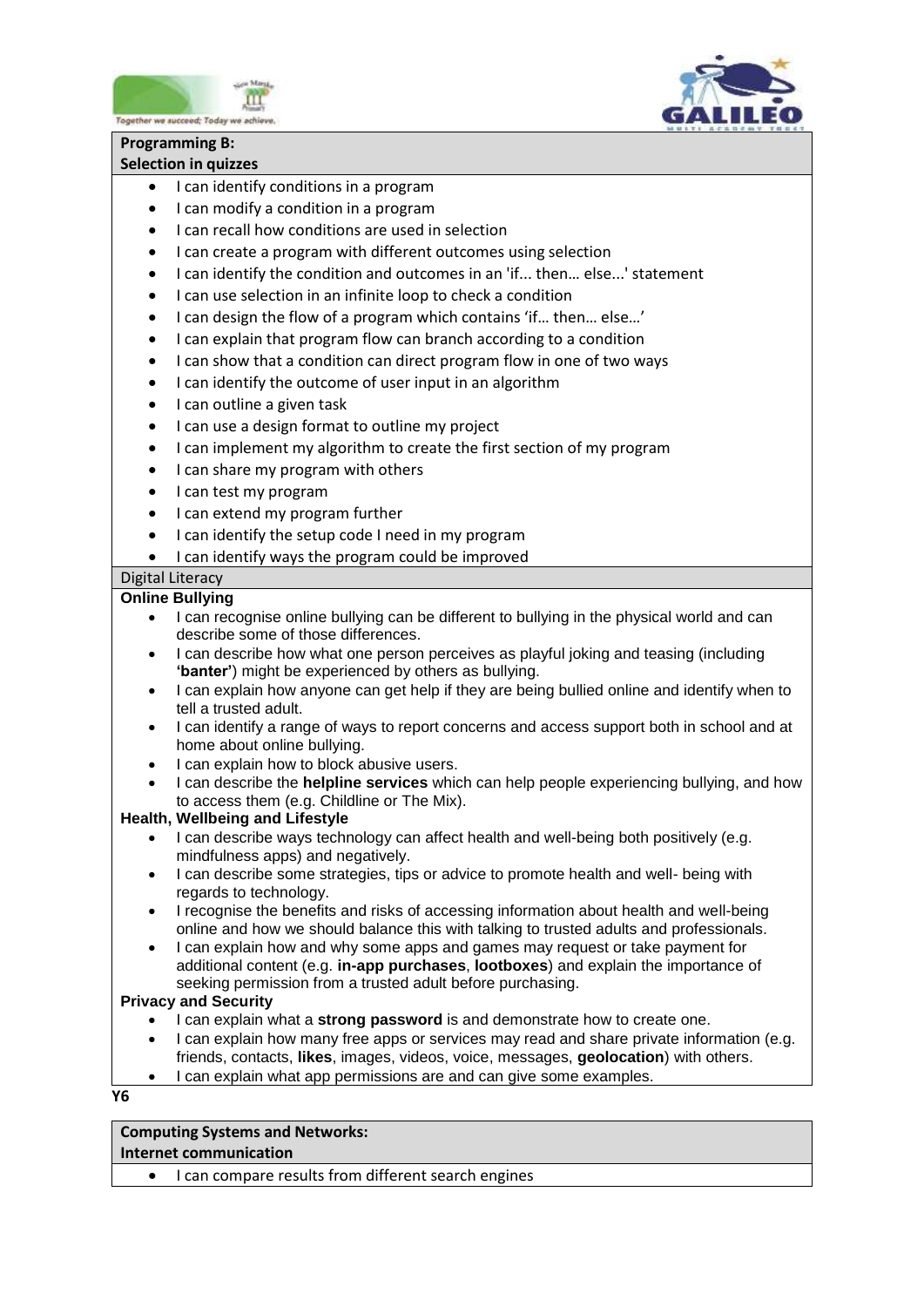![](_page_18_Picture_0.jpeg)

![](_page_18_Picture_1.jpeg)

- $\overline{a}$ I can complete a web search to find specific information
- I can refine my search
- I can explain why we need tools to find things online
- I can recognise the role of web crawlers in creating an index
- I can relate a search term to the search engine's index
- I can explain that a search engine follows rules to rank relevant pages
- I can explain that search results are ordered
- I can suggest some of the criteria that a search engine checks to decide on the order of results
- I can describe some of the ways that search results can be influenced
- I can explain how search engines make money
- I can recognise some of the limitations of search engines
- I can choose methods of communication to suit particular purposes
- I can explain the different ways in which people communicate
- I can identify that there are a variety of ways of communicating over the internet
- I can compare different methods of communicating on the internet
- I can decide when I should and should not share
- I can explain that communication on the internet may not be private

# **Creating Media:**

### **Webpage creation**

- I can discuss the different types of media used on websites
- $\bullet$  I can explore a website
- I know that websites are written in HTML
- I can draw a web page layout that suits my purpose
- I can recognise the common features of a web page
- I can suggest media to include on my page
- I can describe what is meant by the term 'fair use'
- I can find copyright-free images
- I can say why I should use copyright-free images
- I can add content to my own web page
- I can evaluate what my web page looks like on different devices and suggest/make edits
- I can preview what my web page looks like
- I can describe why navigation paths are useful
- I can explain what a navigation path is
- I can make multiple web pages and link them using hyperlinks
- I can create hyperlinks to link to other people's work
- I can evaluate the user experience of a website
- I can explain the implication of linking to content owned by others

### **Programming A:**

### **Variables in games**

- I can explain that the way that a variable changes can be defined
- I can identify examples of information that is variable
- I can identify that variables can hold numbers or letters
- I can explain that a variable has a name and a value
- I can identify a program variable as a placeholder in memory for a single value
- I can recognise that the value of a variable can be changed
- I can decide where in a program to change a variable
- I can make use of an event in a program to set a variable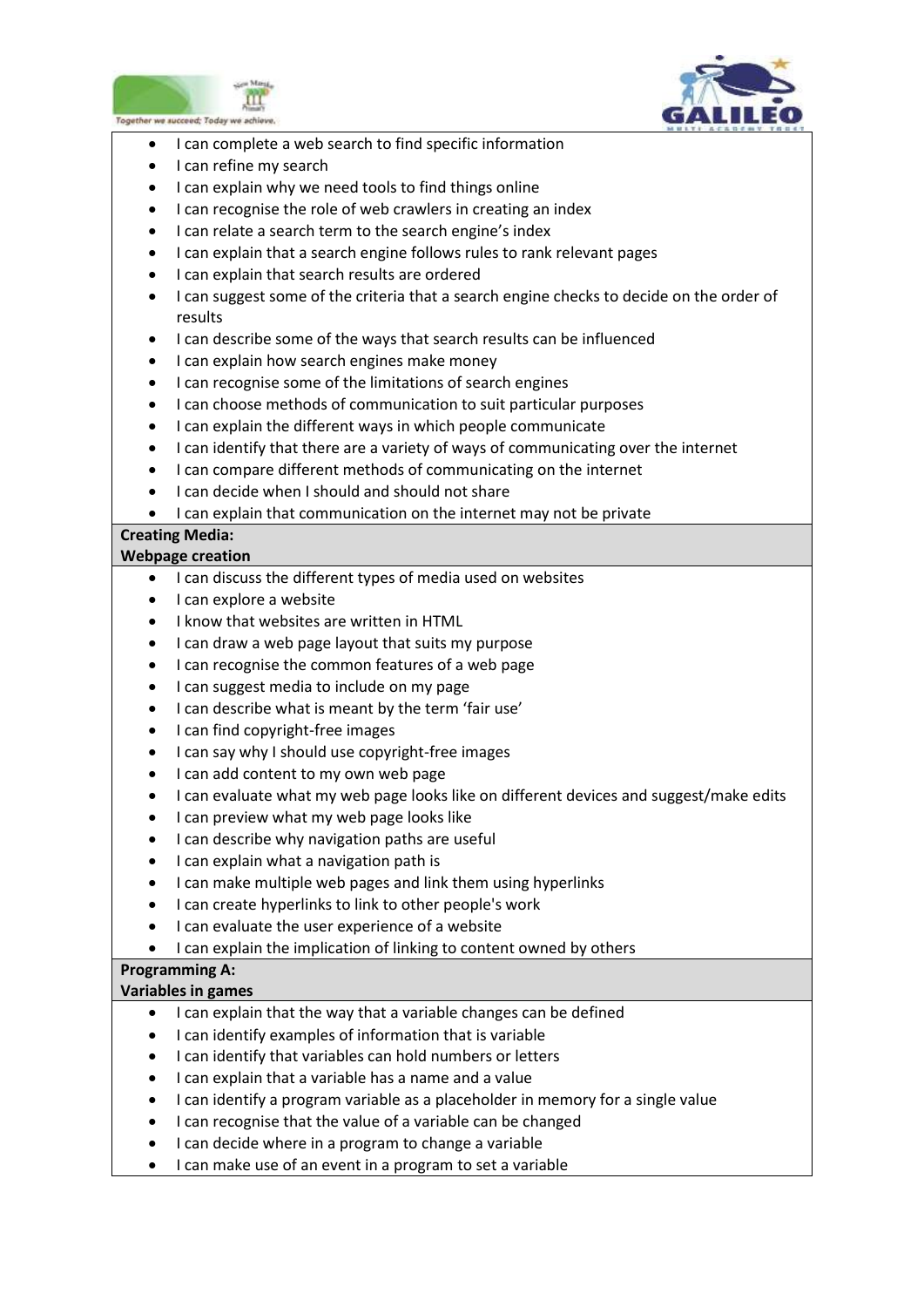![](_page_19_Picture_0.jpeg)

![](_page_19_Picture_1.jpeg)

- $\overline{a}$ • I can recognise that the value of a variable can be used by a program
- I can choose the artwork for my project
- I can create algorithms for my project
- I can explain my design choices
- I can choose a name that identifies the role of a variable
- I can create the artwork for my project
- I can test the code that I have written
- I can extend my game further using more variables
- I can identify ways that my game could be improved
- $\bullet$  I can share my game with others

### **Data and Information:**

### **Introduction to spreadsheets**

- I can answer questions from an existing data set
- I can ask simple relevant questions which can be answered using data
- I can explain the relevance of data headings
- I can apply an appropriate number format to a cell
- I can build a data set in a spreadsheet application
- I can explain what an item of data is
- I can construct a formula in a spreadsheet
- I can explain the relevance of a cell's data type
- I can identify that changing inputs changes outputs
- I can apply a formula to multiple cells by duplicating it
- I can create a formula which includes a range of cells
- I can recognise that data can be calculated using different operations
- I can apply a formula to calculate the data I need to answer questions
- I can explain why data should be organised
- I can use a spreadsheet to answer questions
- I can produce a graph
- I can suggest when to use a table or graph
- I can use a graph to show the answer to questions

## **Creating Media:**

## **3d modelling**

- I can discuss the similarities and differences between 2D and 3D shapes
- I can explain why we might represent 3D objects on a computer
- I can select, move, and delete a digital 3D shape
- I can change the colour of a 3D object
- I can identify how graphical objects can be modified
- I can resize a 3D object
- I can position 3D objects in relation to each other
- I can rotate a 3D object
- I can select and duplicate multiple 3D objects
- I can create digital 3D objects of an appropriate size
- I can group a digital 3D shape and a placeholder to create a hole in an object
- I can identify the 3D shapes needed to create a model of a real-world object
- I can choose which 3D objects I need to construct my model
- I can modify multiple 3D objects
- I can plan my 3D model
- I can decide how my model can be improved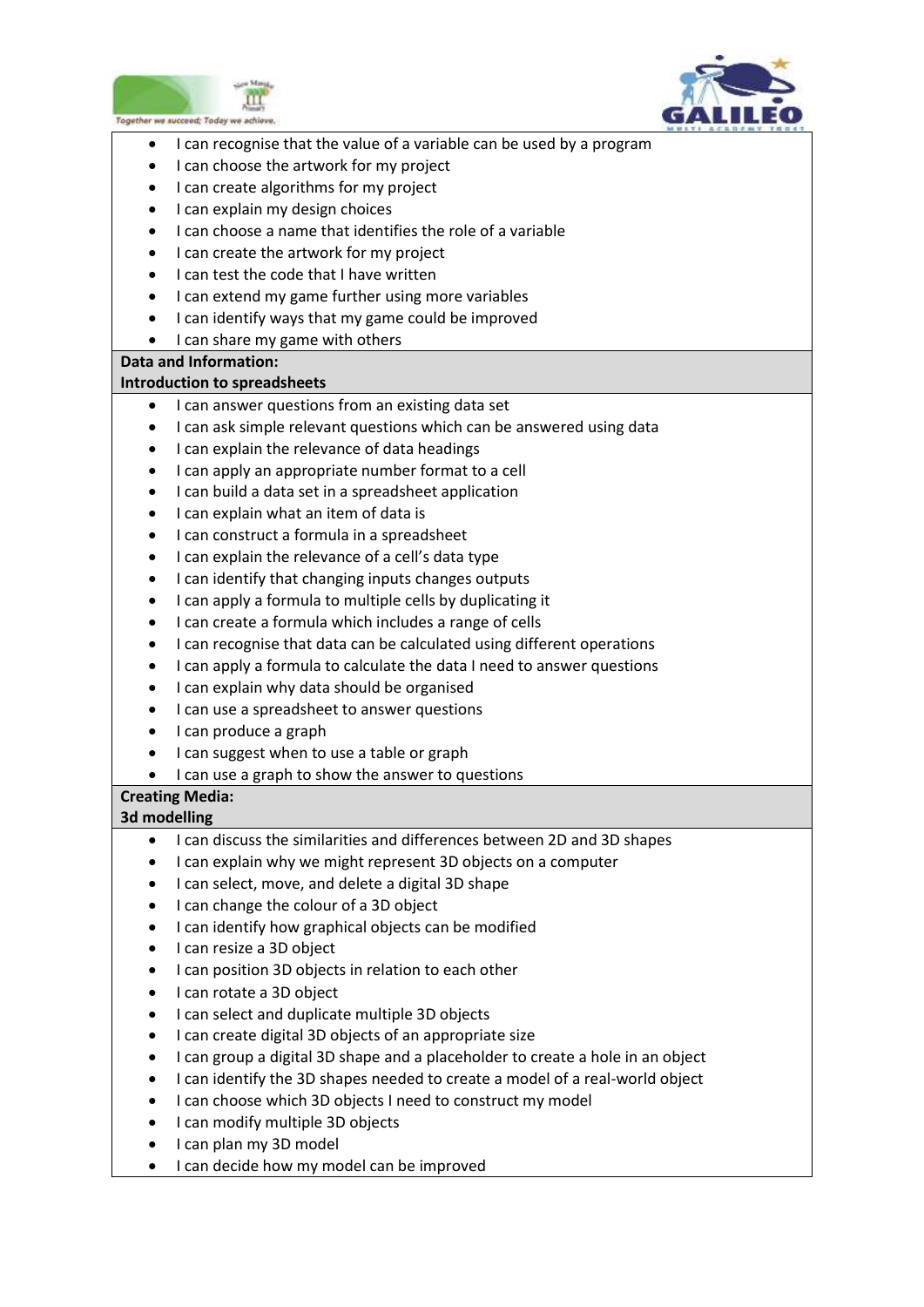![](_page_20_Picture_0.jpeg)

![](_page_20_Picture_1.jpeg)

- $\overline{a}$ I can evaluate my model against a given criterion
- I can modify my model to improve it

## **Programming B:**

## **Sensing**

- I can apply my knowledge of programming to a new environment
- I can test my program on an emulator
- I can transfer my program to a controllable device
- I can determine the flow of a program using selection
- I can identify examples of conditions in the real world
- I can use a variable in an if, then, else statement to select the flow of a program
- I can experiment with different physical inputs
- I can explain that if you read a variable, the value remains
- I can use a condition to change a variable
- I can explain the importance of the order of conditions in else, if statements
- I can modify a program to achieve a different outcome
- I can use an operand (e.g.  $\le$  =) in an if, then statement
- I can decide what variables to include in a project
- I can design the algorithm for my project
- I can design the program flow for my project
- I can create a program based on my design
- I can test my program against my design
- I can use a range of approaches to find and fix bugs"

# Digital Literacy

## **Self Image and Identify**

- I can identify and critically evaluate online content relating to gender, race, religion, disability, culture and other groups, and explain why it is important to challenge and reject inappropriate representations online.
- I can describe issues online that could make anyone feel sad, worried, uncomfortable or frightened. I know and can give examples of how to get help, both on and offline.
- I can explain the importance of asking until I get the help needed.

## **Online Bullying**

- I can describe how to capture bullying content as evidence (e.g **screen-grab**, **URL**, **profile**) to share with others who can help me.
- I can explain how someone would report online bullying in different contexts.

## **Health, Well being and Lifestyle**

- I can describe common systems that regulate age-related content (e.g. **PEGI**, **BBFC**, parental warnings) and describe their purpose.
- I recognise and can discuss the pressures that technology can place on someone and how / when they could manage this.
- I can recognise features of **persuasive design** and how they are used to keep users engaged (current and future use).
- I can assess and action different strategies to limit the impact of technology on health (e.g. **night-shift mode**, regular breaks, correct posture, sleep, diet and exercise).

## **Key stage 2 End Point**

## *Pupils should be taught to:*

- design, write and debug programs that accomplish specific goals, including controlling or simulating physical systems; solve problems by decomposing them into smaller parts
- use sequence, selection, and repetition in programs; work with variables and various forms of input and output
- use logical reasoning to explain how some simple algorithms work and to detect and correct errors in algorithms and programs